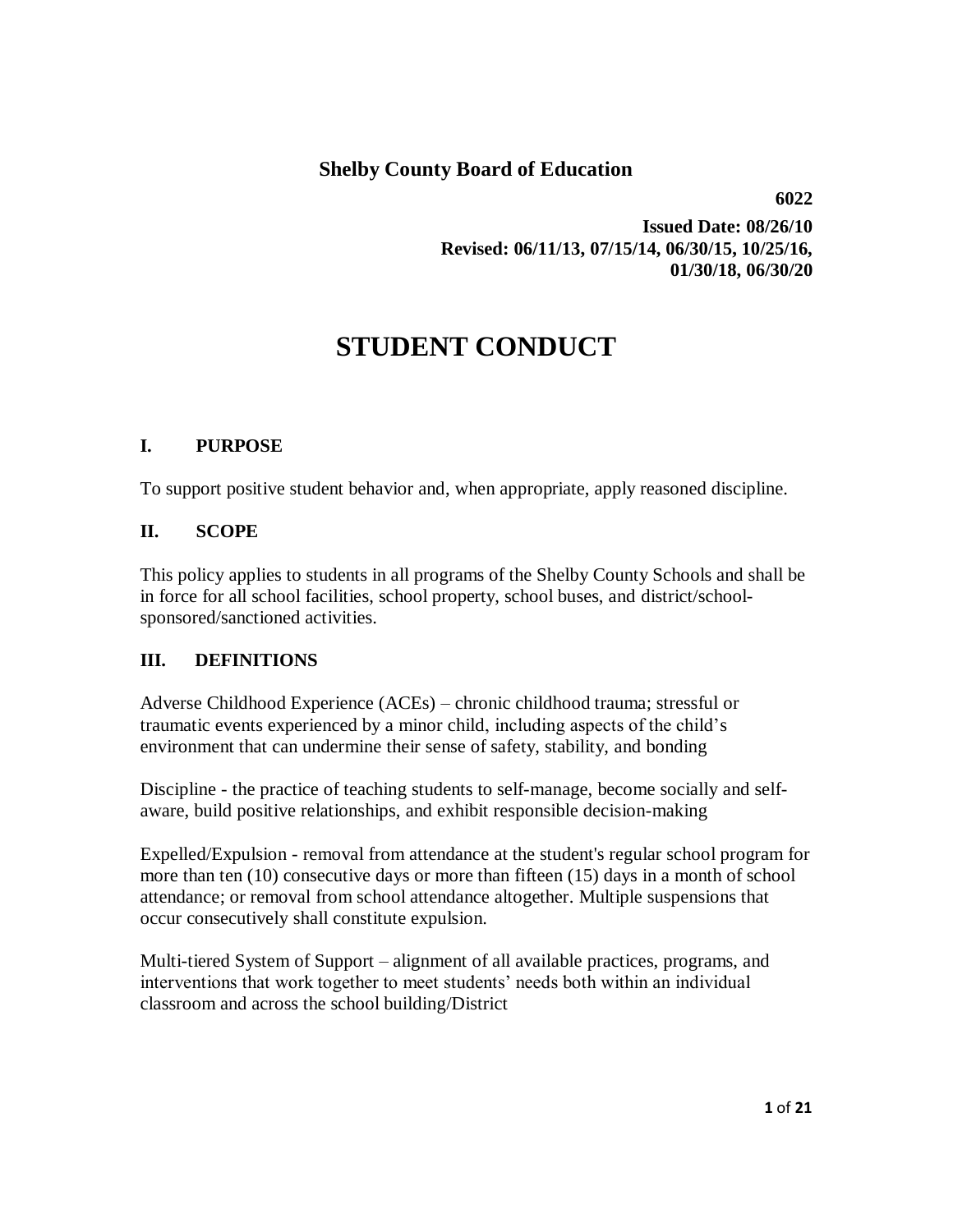Progressive Discipline - gradual, sequential, and strategic responses (i.e. interventions, restorative practices) implemented to deter negative student behavior and reduce exclusionary consequences

Remand – placement in an alternative school as a result of a student receiving a longterm suspension for more than 10 consecutive days

Social and Emotional Learning - processes through which children and adults acquire and effectively apply the knowledge, attitudes and skills necessary to understand and manage emotions, set and achieve positive goals, feel and show empathy for others, establish and maintain positive relationships, and make responsible decisions

State-Mandated Zero Tolerance Offense - an offense committed by a student requiring the student by law to be expelled from school for at least one (1) calendar year (180 days); and can only be modified on a case-by-case basis by the Superintendent and/or his/her designee in accordance with T.C.A. 49-6-3402

Suspension - For the purpose of this policy suspension shall include:

- (a) In-School Suspension removal from attendance in the regular classroom setting while providing the opportunity for a student to complete regular classroom assignments in an isolated environment;
- (b) Short-Term Suspension/Out-of-School Suspension dismissal from attendance at school for not more than ten (10) consecutive days; and
- (c) Long-Term Suspension a suspension for more than 10 consecutive days (11 to 180 days) in which the student is remanded to an alternative school.

*NOTE:Multiple suspensions shall not run consecutively nor shall multiple suspensions be applied to avoid expulsion from school.*

Trauma Informed Discipline - interventions that use proactive and preventive approaches to address the underlying cause (i.e. trauma) or purpose of behavior and reinforce positive behaviors

# **IV. POLICY STATEMENT**

It is the intent of the Shelby County Board of Education to become a trauma-informed district by providing a multi-tiered system of support that nurtures the social, emotional, and behavioral needs of all students. The District establishes clear behavior expectations for students and staff and provides guidance to positively respond and strengthen capacity to establish and maintain safe, healthy, and supportive school climates that reduce and prevent inappropriate and disruptive student behavior.

As a strategy to address adverse childhood experiences (ACEs), the District shall adopt a trauma-informed discipline policy in accordance with T.C.A. 49-6-4109 and associated state guidance to implement disciplinary measures that: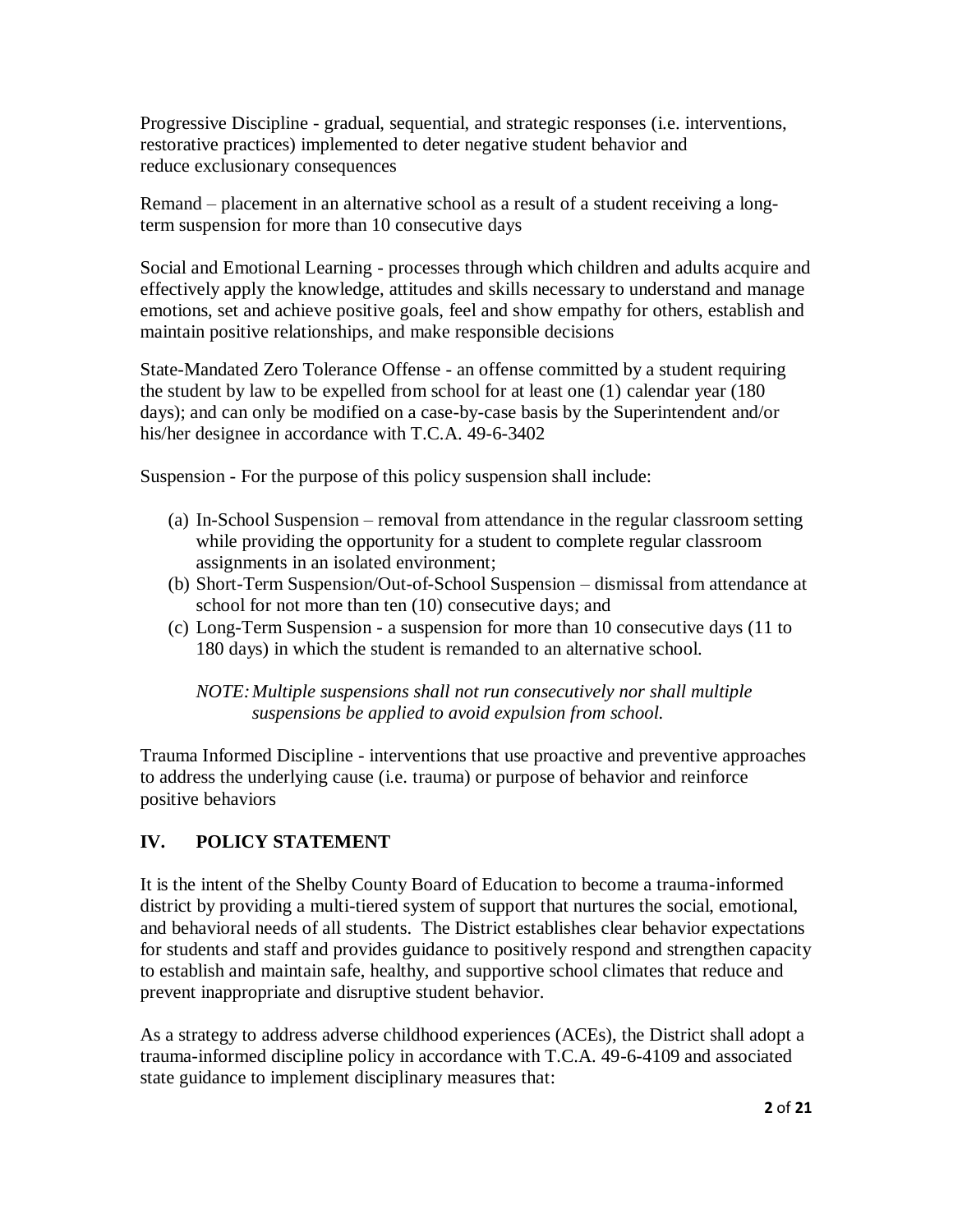- 1) Balance accountability with an understanding of traumatic behavior;
- 2) Teach school and classroom rules while reinforcing that violent or abusive behavior is not allowed at school;
- 3) Minimize disruptions to education with an emphasis on positive behavioral supports and behavioral intervention plans;
- 4) Create consistent rules and consequences; and
- 5) Model respectful, nonviolent relationships.

It is the expectation of the Board that the use of any disciplinary measure will be administered with equity, dignity, freedom from bias, and respect for all parties and in a manner to keep students within their regular academic program to the greatest extent practicable. Therefore, in accordance with State Board policy 2.302, placement in an alternative education setting should be reserved for infractions that significantly disrupt the educational process. Additionally, students in Pre-Kindergarten or Kindergarten shall not be assigned to an alternative education program.

Corporal punishment is not an approved disciplinary measure for Shelby County Schools and is prohibited.

The District establishes the Shelby County Schools Student Code of Conduct to provide guidance to address unacceptable behavior and related disciplinary actions. Any disciplinary action taken against a student resulting in an expulsion and remand to an alternative school placement shall be in accordance with state law.

# **IV. RESPONSIBILITY**

- **A.** The department responsible for attendance and discipline is responsible for implementing this policy and for providing district-wide professional development related to ACEs awareness and trauma-informed discipline practices.
- **B.** The department responsible for attendance and discipline is responsible for monitoring and reviewing behavioral consequences issued to students and for counseling with principals when consequences issued to students are not in compliance with SCS policy and/or state or federal law/regulations.
- **C.** The department responsible for mental health and threat assessment is responsible for conducting threat assessments in accordance with this policy and its accompanying rules and regulations.
- **D.** The Department charged with student services is responsible for monitoring and reviewing the School-wide Behavior Plan of each school and reporting student behavior and discipline data to schools and appropriate district-level administrators.
- **E.** Principals and their designees shall be responsible for adhering to and enforcing the rules of student conduct in accordance with the administrative rules and regulations and the district-wide Student Code of Conduct accompanying this policy.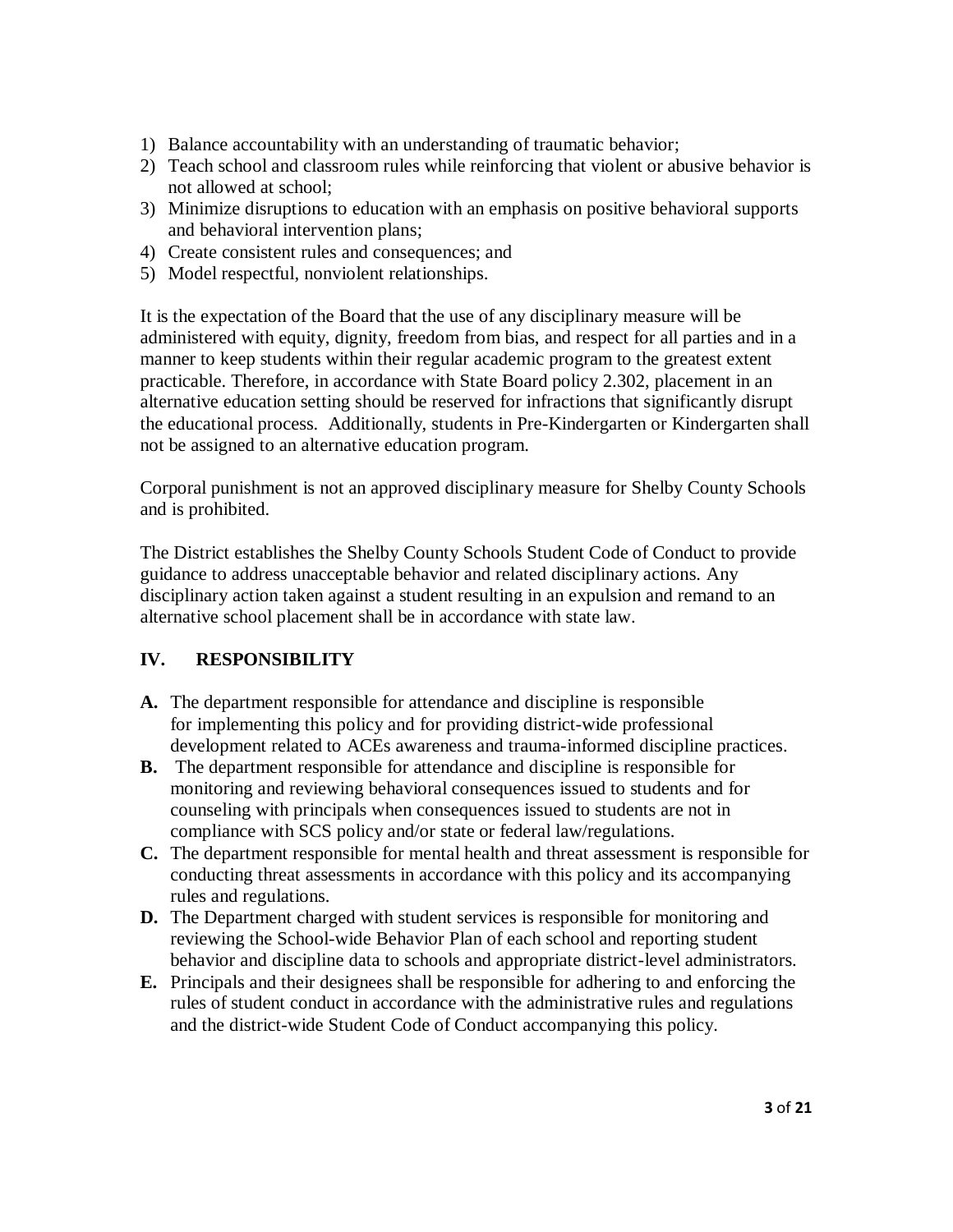Legal References: Cross References:

- 1. T.C.A. 39-17-1309 (Carrying Weapons on School Property)
- 2. T.C.A. 49-2-203 (Powers and Duties)
- 3. T.C.A. 49-2-303 (School Principals)
- 4. T.C.A. 49-6-3103 (Factors in Determining Assignment)
- 5. T.C.A. 49-6-3401 (Suspension and/or Expulsion of Students)
- 6. T.C.A. 49-6-3402 (Alternative Schools)
- 7. T.C.A. 49-6-4001 (Student and Employee Safe Environment Act of 1996)
- 8. T.C.A. 49-6-4102 (Students Accountable for Conduct)
- 9. T.C.A. 49-6-4201 (School Security Act)
- 10. T.C.A. 49-6-3017 (Denial of Motor Vehicle License or Permit)
- 11. Individuals with Disabilities Act
- 12. Section 504 of the Rehabilitation Act of 1973
- 13. TRR/MS 0520-01-09-.05
- 14. PL 103-227 Goals 2000: Educate America Act Section 1032 (Gun Free Schools Act)
- 15. US Code Section 921, Title 18 (defines firearm)
- 16. Arson (T.C.A. 39-14-301);
- 17. Assault (T.C.A. 39-13-101, 102);
- 18. Breaking and Entering/Burglary (T.C.A. 39-14-402);
- 19. Bullying, Harassment and Intimidation (T.C.A. 49-6-4501);
- 20. Drug (T.C.A. 49-6-4202(2));
- 21. Extortion (T.C.A. 39-14-112);
- 22. False Imprisonment (T.C.A. 39-13- 302, 303);
- 23. Forgery (T.C.A. 39-14-114);
- 24. Gambling (T.C.A. 39-17-501);
- 25. Gang (T.C.A. 49-6-4215);
- 26. Obscene Material (T.C.A. 39-17-901);
- 27. Participation in Non-Sanctioned Organizations/Hazing (T.C.A. 49-7- 123; T.C.A. 49-2-120);

- 1. [6050 Conduct on School Buses](http://www.scsk12.org/uf/policy/files/files/6000%20Students/6050%20Student%20Conduct%20on%20School%20Buses(1).pdf)
- 2. 6056 Alcohol and Drug Use
- 3. 6055 Alternative Schools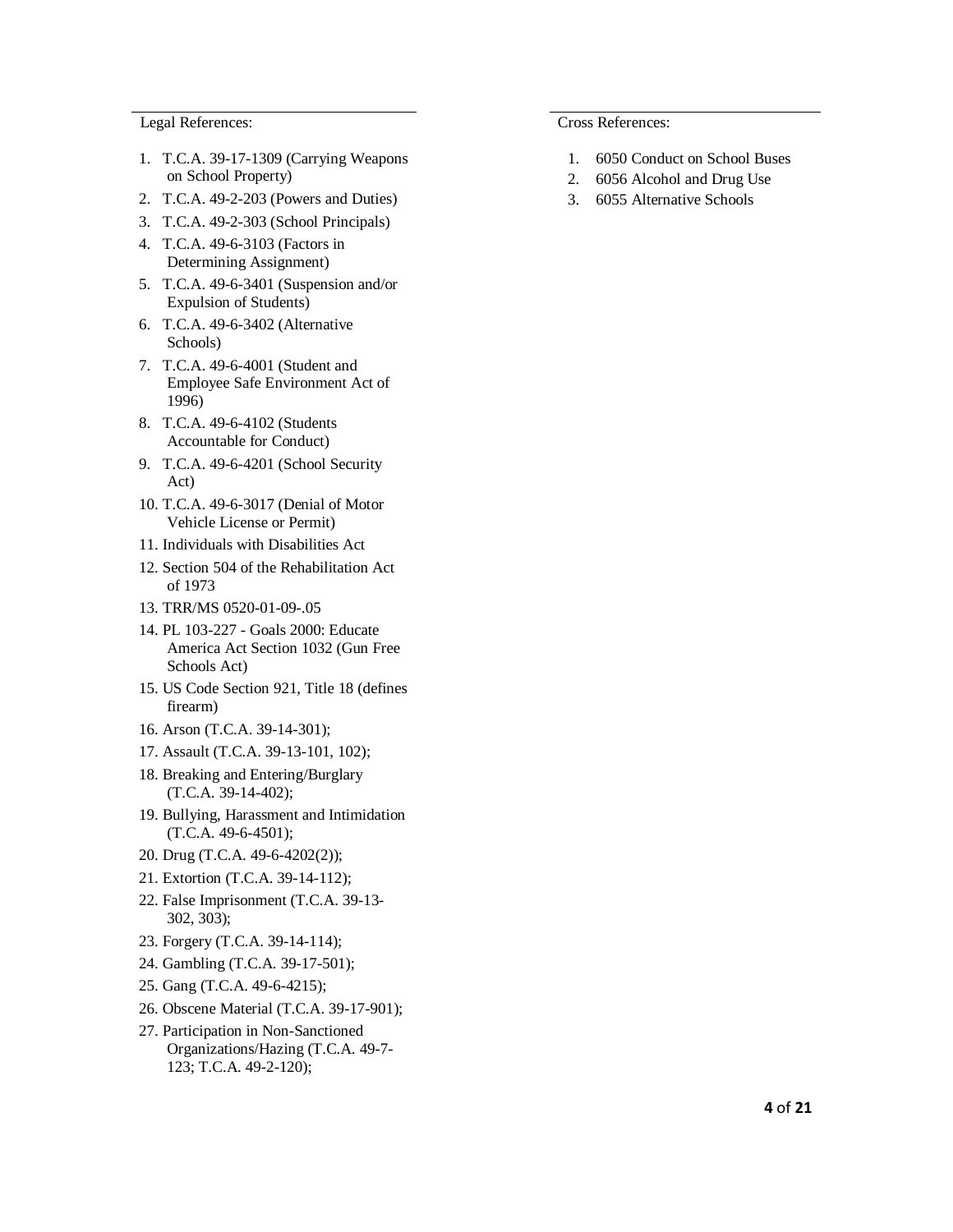- 28. Reckless Driving (T.C.A. 55-10-205);
- 29. Robbery (T.C.A. 39-13-401, 402);
- 30. Sexual Harassment (Student to Student) (T.C.A. 39-13-505);
- 31. Theft (T.C.A. 39-14-103);
- 32. Vandalism (T.C.A. 39-14-408);
- 33. Weapon/Dangerous Weapon (T.C.A. 49-6-4202(1))
- 34. School Attire (T.C.A. 49-6-4009; T.C.A. 49-1-302(j))
- 35. T.C.A. 49-6-41
- 36. T.C.A. 49-6-3009(e)
- 37. T.C.A. 49-6-4002
- 38. T.C.A. 49-1-230
- 39. Department of Education Trauma-Informed Discipline Practices Guidance Document, 2019
- 40. SBE 2.302 Alternative Education Programs
- 41. T.C.A. 39-17-1503

*Policy Revision History – Adopted 02/24/77, Revised 07/28/83, Revised 09/29/94, Revised 12/05/96, Revised 09/25/97, Revised 08/31/00, Revised 06/26/03*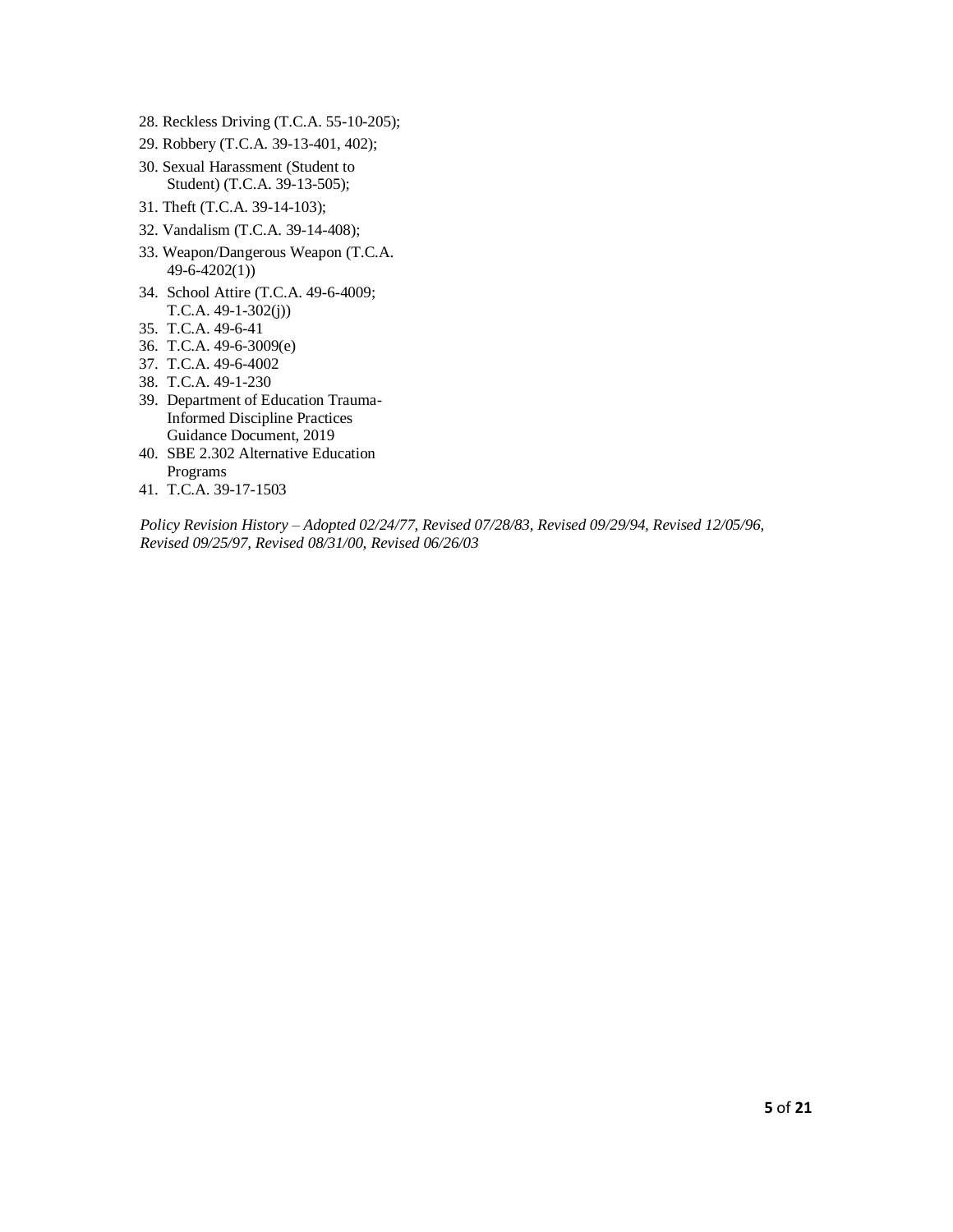# **STUDENT CONDUCT** Administrative Rules and Regulations

**Revised: 06/30/15, 01/30/18, 05/28/19, 06/30/20**

Shelby County Schools takes a trauma-informed approach to discipline by implementing a multi-tiered system of support and utilizing restorative practices to address students' social, emotional, and behavioral needs. The goal of student discipline is to support students to behave in ways that contribute to academic achievement and school success, and to support a school environment where students and staff feel safe. In all instances, school discipline should be reasonable, timely, fair, age and developmentally appropriate, logically connected to the particular behavior, relationally-based, and should match the severity of the student's misbehavior.

The District expects that the implementation of positive support measures will successfully manage and/or correct most behavior; however, there may be times that inappropriate behaviors occur that require a response of more serious consequence. Shelby County Schools will follow the guidance set forth in the Code of Conduct when incidents arise that disrupt the learning environment and/or threaten the safety of students and staff. The District will respond in a manner that will minimize the impact of the incident, repair harm, and address the underlying need behind the behavior. Discipline will be administered with equity, dignity, freedom from bias, and respect for all parties. As practicable, the use of consequences that remove the student from class or school should be minimalized. Out-of-school suspensions should only be used as a last resort.

#### **Threat Assessments**

The department responsible for mental health promotes the safety of Shelby County Schools by conducting threat assessments with students whose behaviors are indicative of *substantive threats* of violence.

The purpose of this assessment is to evaluate the circumstances surrounding a student's infraction to determine whether there is evidence of a continued threat and to identify general violence risk factors. Recommendations will be offered to the school(s), the students, and the student's parent/guardian intended to promote safety and academic success.

When a student makes a threat to harm others or is in possession of a dangerous weapon, the *SCS Threat Screening [Guidelines](http://www.scsk12.org/uf/memo/files/files/SCS%20THREAT%20SCREENING%20GUIDELINES.pdf)* and accompanying *[Quick-Reference](http://www.scsk12.org/uf/memo/files/files/SCS%20THREAT%20SCREENING%20QUICK-REFERENCE.pdf)* are to be used by the principal/assistant principal or designee, security/SRO, and support staff in completing the school-based investigation. When, based on the school's investigation, a student's threat is identified as *substantive* and other safety measures have been implemented, schools should contact the department responsible for threat assessment to make a referral (Also see Section C under Exclusionary Measures below).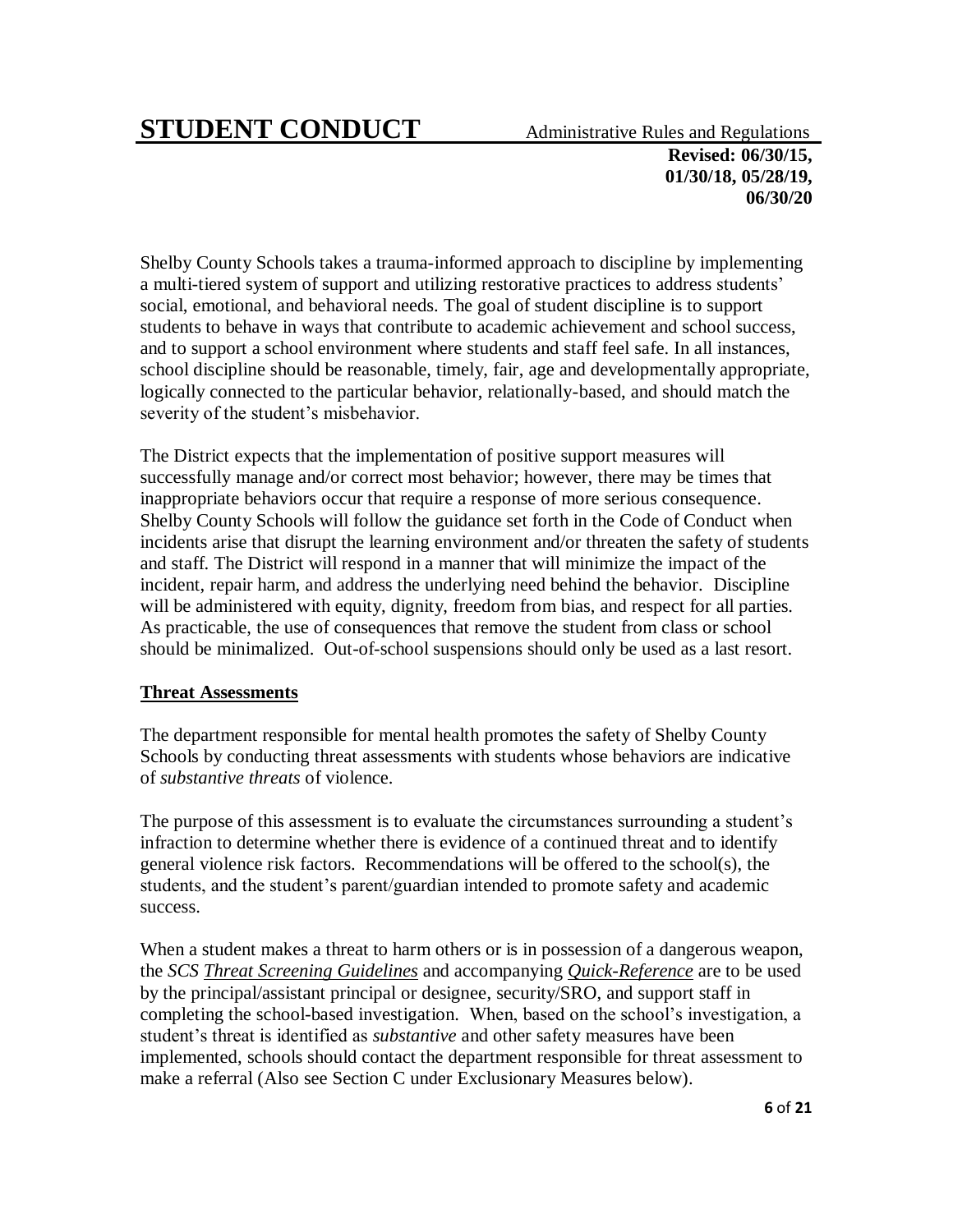# **SCHOOL-WIDE BEHAVIOR PLANS**

Each school shall strive to promote and support appropriate behavior in students at the school by implementing behavior programs that integrate school and district-wide behavior intervention strategies with all aspects of a school's support services. To this end, each school shall develop a School-wide Behavior Plan that is consistent with applicable laws, and district policies and guidance. At a minimum, the School-wide Behavior Plan shall outline the school's operating procedures for utilizing various prevention and intervention strategies and utilizing progressive discipline within the school.

# **POSITIVE DISCIPLINE MEASURES**

Trauma-informed disciplinary and intervention action should:

(1) be proactive and preventive to address the underlying cause or purpose of a student's behavior (e.g., trauma, social, emotional or behavioral health needs);

(2) reinforce positive behaviors;

(3) promote a student's social and personal competencies while holding them accountable without compromising school safety, respect, and dignity;

(4) employ multi-tiered supports prior to taking exclusionary measures that remove or exclude a student from his or her traditional educational setting (e.g. in/out of school suspension); and

(5) avoid re-traumatizing students by eliminating the use of potentially traumatic or shaming disciplinary practices.

Several social-emotional and trauma-informed strategies may be employed to support acceptable student behavior such as positive behavior supports, restorative practices, mental health supports, progressive discipline strategies, and behavior intervention plans. Strategies may also include teacher/parent/administrator conference, confiscation of items, loss of privileges, before/after school detention/Saturday school, or suspension from the bus.

With the exception of privileges restricted by the principal, suspension from the bus and confiscation of items, schools shall not impose multiple disciplinary measures on a student for a single offense or violation of the Code of Conduct. The principal may restrict activities for students who accumulate a certain number of suspensions. Activities that may be restricted by the principal and the actions that may place students on restriction shall be communicated to students and parents by the principal.

# **A. Confiscation of Items and/or Loss of Privileges**

#### *Confiscation of Items*

"Confiscated items" include any personal communication device including but not limited to beepers, telephone pagers, laser pointers, cellular phones, prohibited electronic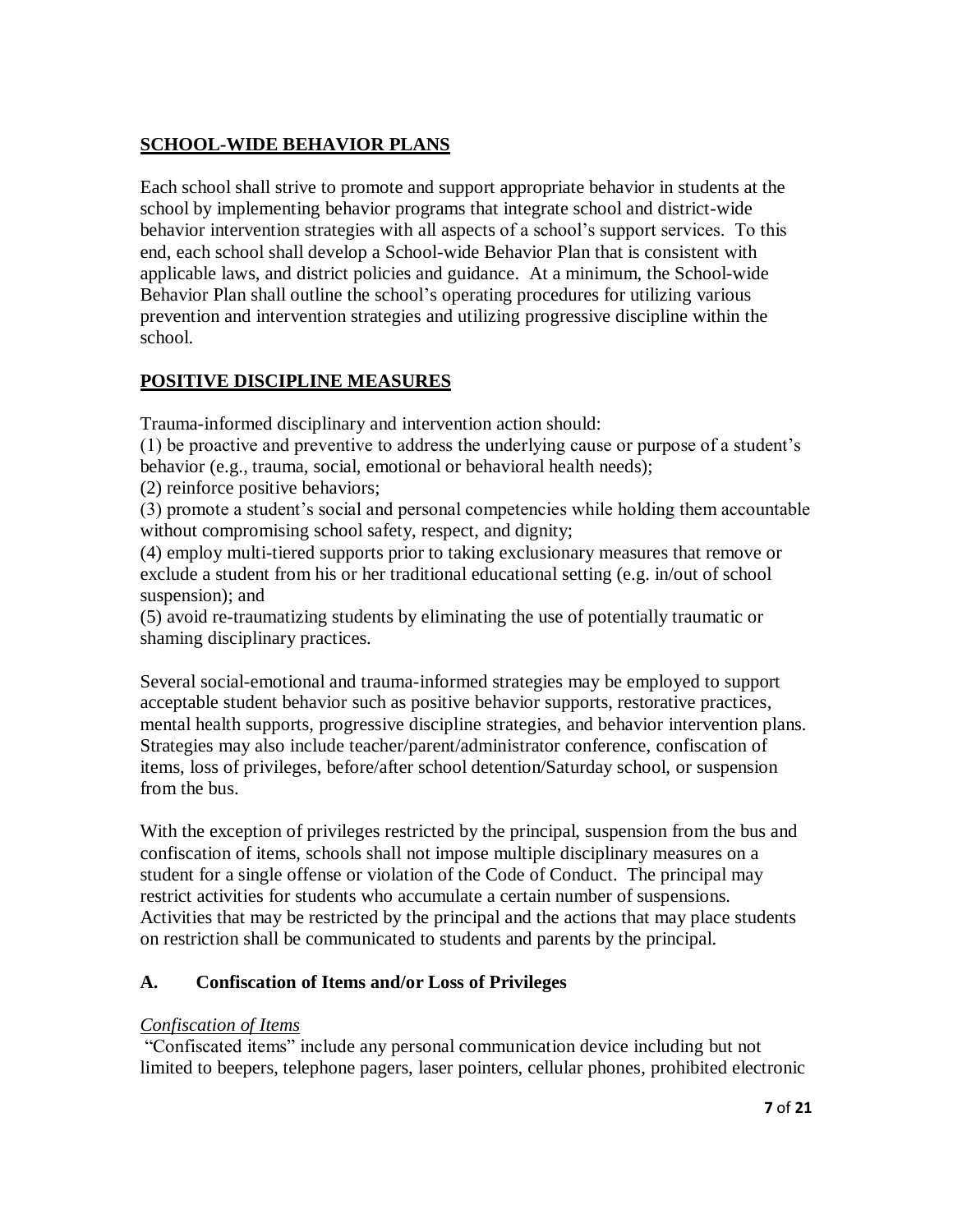devices, and any other item prohibited by the District. Unless the District extends the return time of confiscated items because the item or its contents may be evidence of violation of law or policy, the parent may pick up the item at a time and location designated by the principal at the close of the next school day following the day that the parent received notification of confiscation or earlier at the principal's discretion. Thereafter, the parent may pick up the device by appointment. The District does not take responsibility for confiscated items and will not compensate the owner for any lost, stolen, or damaged confiscated items while in the custody of the district.

#### *Loss of Privileges*

Students may lose privileges including, but not limited to, the following:

- Loss of classroom privileges
- Loss of parking privileges
- Loss of extracurricular/athletic or other school-wide privileges
- Privileges Restricted by the Principal

**B. Before/After School Detention/Saturday School -** Students may be detained before or after the school day or required to attend Saturday school as a means of disciplinary action. The following guidelines shall be followed:

- The student will be given at least one (1) full day of notice before detention/Saturday school.
- Parents/guardians will be informed before detention/Saturday school takes place.
- Students will be under supervision of certified staff members.
- Detention will not exceed 45 minutes after the official closing of the school day but may be administered several days in succession.
- Teachers must have the approval of the principal before issuing detention or requiring a student to attend Saturday school.
- Students riding school buses will be provided an alternative to detention, or, in collaboration with the parents, assigned a later detention date.
- Students with religious exemptions to Saturday school shall be provided with an alternative disciplinary option.

**C. Suspension from the School/MATA Bus** – Except where prohibited by law, students who engage in bus-related misconduct may be suspended from riding the school or MATA bus to and from school. Decisions involving temporary/permanent removal from school bus or MATA bus ridership will be made by the principal and, as deemed necessary in collaboration with MATA. In such cases, the student would typically continue his/her school assignment, but would have to find another means of transportation. Truancy laws would still be in effect. Additional disciplinary actions may also apply when bus-related misconduct involves a violation of the Student Code of Conduct.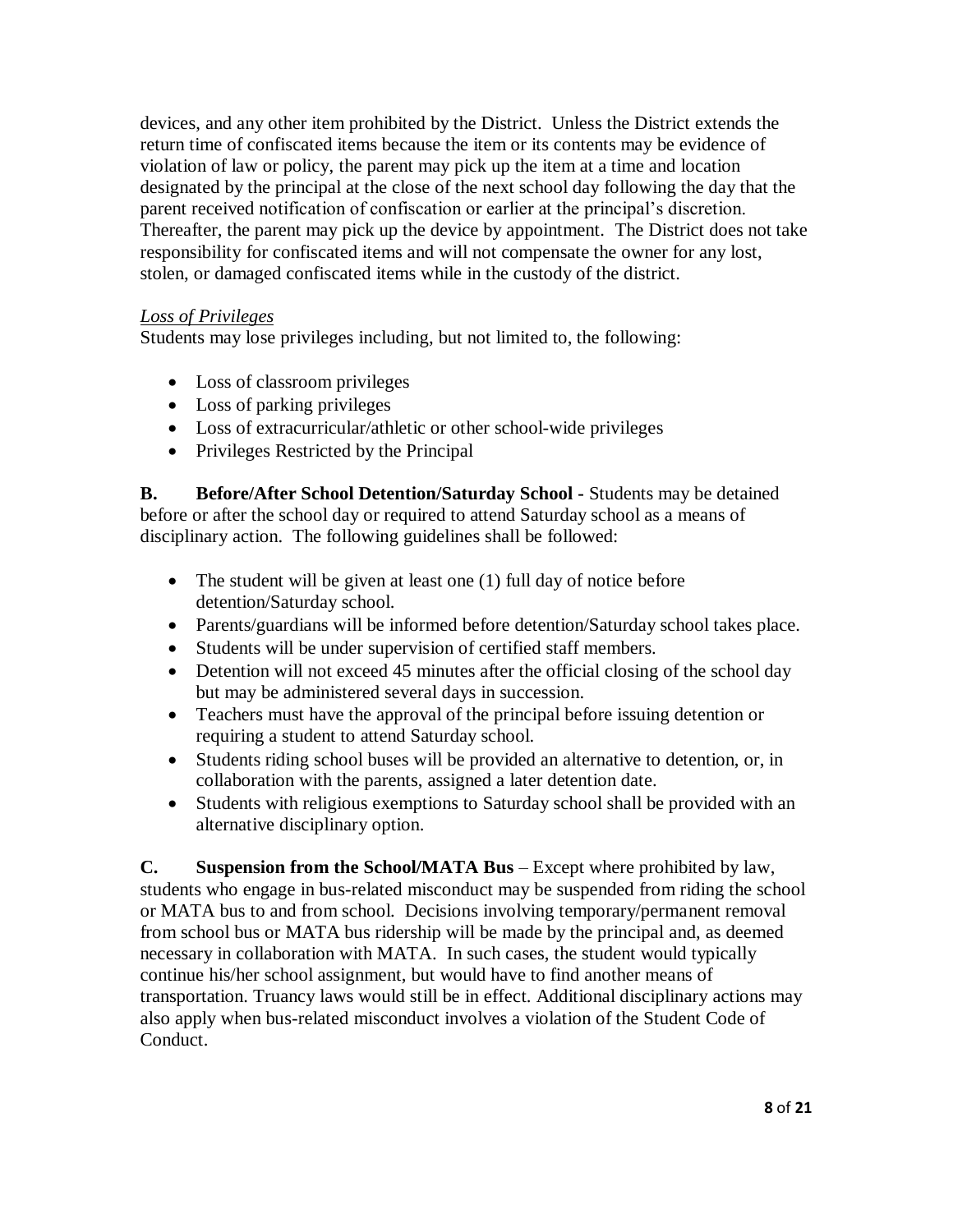The district shall comply with applicable state and/or federal laws/regulations regarding the suspension of a student receiving special education services from school/Mata bus transportation.

# **EXCLUSIONARY DISCIPLINE MEASURES**

The Board recognizes the impact exclusionary discipline practices have on student success. As practicable, exclusionary measures should be used minimally: (1) in order to sustain a safe and orderly educational environment, and (2) after positive support and intervention measures have been implemented without a change in the behavior. The department responsible for attendance and discipline shall communicate expectations for implementation and documentation of support measures. In cases of severe, continuous, and/or extreme behaviors, in-school suspension, out-of-school suspension, expulsion, and remand may be warranted.

**A. In-School Suspension** - The in-school suspension program includes a behavior management component that teaches students skills to improve their behavior and make good choices while allowing students the opportunity to complete their regular classroom assignments in an isolated environment. The principal, including vice/assistant principal, has sole discretion to issue in-school suspensions.

**B. Out-of-School Suspension** – Out-of-school suspensions vary in length from one (1) to ten (10) days. It is not the intent of the system to remove students from the school society for minor violations. Therefore, suspension from school should be used with caution and only in appropriate cases. The principal, including vice/assistant principal, has sole discretion to issue out-of-school suspensions from one (1) to ten (10) days.

- 1. A behavioral intervention plan shall be developed for students who accumulate more than five days of suspensions during the school year.
- 2. Multiple suspensions shall not run consecutively; nor shall multiple suspensions be applied to avoid expulsion from school.

Reasonable effort shall be made to contact the parent/guardian immediately regarding any suspension. If contact with the parent/guardian cannot be made, the student will remain at school until dismissal time except in cases of police arrest or an emergency, such as when the student's continued presence poses a danger to persons or property in the school or an ongoing threat of disrupting the academic process.

Students on suspension must not be permitted to set foot on school property, attend class, or participate in school-sponsored activities while under suspension, unless otherwise allowed by law and/or Board policy (see TCA 49-6-3401(d) and the policy [6055](http://www.scsk12.org/Policy_Manual/pm/6000/6055_Alternative_Schools.pdf) [Alternative Schools\)](http://www.scsk12.org/Policy_Manual/pm/6000/6055_Alternative_Schools.pdf) or when scheduled with the school administration to take exams.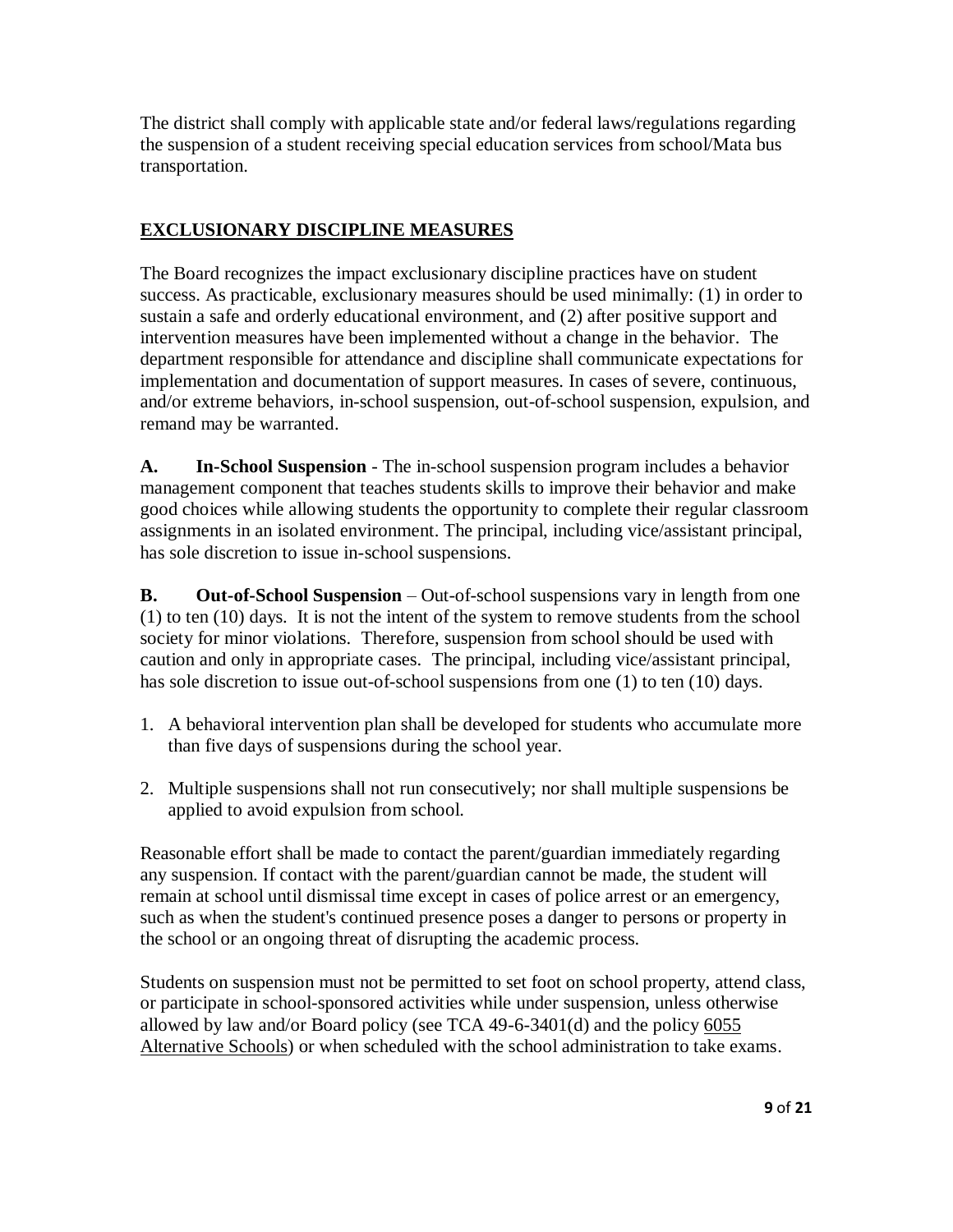**C. Expulsion (Long-term Suspension)** - Expulsions vary in length from eleven (11) to 180 days. (Any single suspension in excess of 10 consecutive days or multiple suspensions totaling 15 days in one month is an expulsion.) The principal may issue expulsions subject to student legal due process rights regarding appeals of expulsions (suspension of more than ten (10) days) and in accordance with the district-wide Student Code of Conduct. The Superintendent may modify a state-mandated 180-day expulsion on a case-by-case basis. Students/parents may choose to appeal an expulsion.

## *Pre-K through Second Grade Students*

Prior to issuing an expulsion to a student in Pre-Kindergarten through second grade, the school administrator should consult with the department responsible for attendance and discipline with evidence of specific multi-tiered support that has been implemented and documented to address the behavior(s).

# *Threat Assessment Associated with Expulsion*

- 1. When the student's infraction involves: (a) a credible/substantive threat of harm; (b) possession of a dangerous weapon (firearm, knife, taser, explosive, etc.); (c) assault resulting in serious bodily injury to staff/student(s); or (d) off-campus felony with a firearm, the principal/assistant principal or designee shall:
	- consult with appropriate district staff responsible for the Individuals with Disabilities Education Act (IDEA) including SPED and 504, to determine whether a student has an *identified or suspected* need for services under IDEA and hold a manifestation determination meeting if necessary; and
	- immediately refer the student for threat assessment to determine the student's level of risk and guide safety planning, not assignment or disciplinary actions. The department responsible for threat assessment shall provide the names of students referred for threat assessment to all applicable departments necessary to provide services for the student upon assignment (i.e. attendance and discipline, safety and security, alternative schools, etc.)
- 2. A threat assessment advisement period must be completed by the department responsible for mental health. If extenuating circumstances exist preventing completion of a threat assessment within ten (10) business days of the suspension (e.g., failure of parental/family participation in the threat assessment, incarceration of student, etc.), the student committing a non-zero tolerance offense will be remanded to an alternative school in compliance with T.C.A. 49-6-3402. Any placement decision made by the department responsible for alternative school must comply with IDEA and ADA requirements, and other applicable federal and state laws.

The department responsible for alternative school shall implement an interim safety plan pending completion of the threat assessment. The interim safety plan will be developed in collaboration with, as deemed necessary, a district administrative committee involving departments responsible for attendance and discipline, coordinated school health, threat assessment, 504 implementation, special education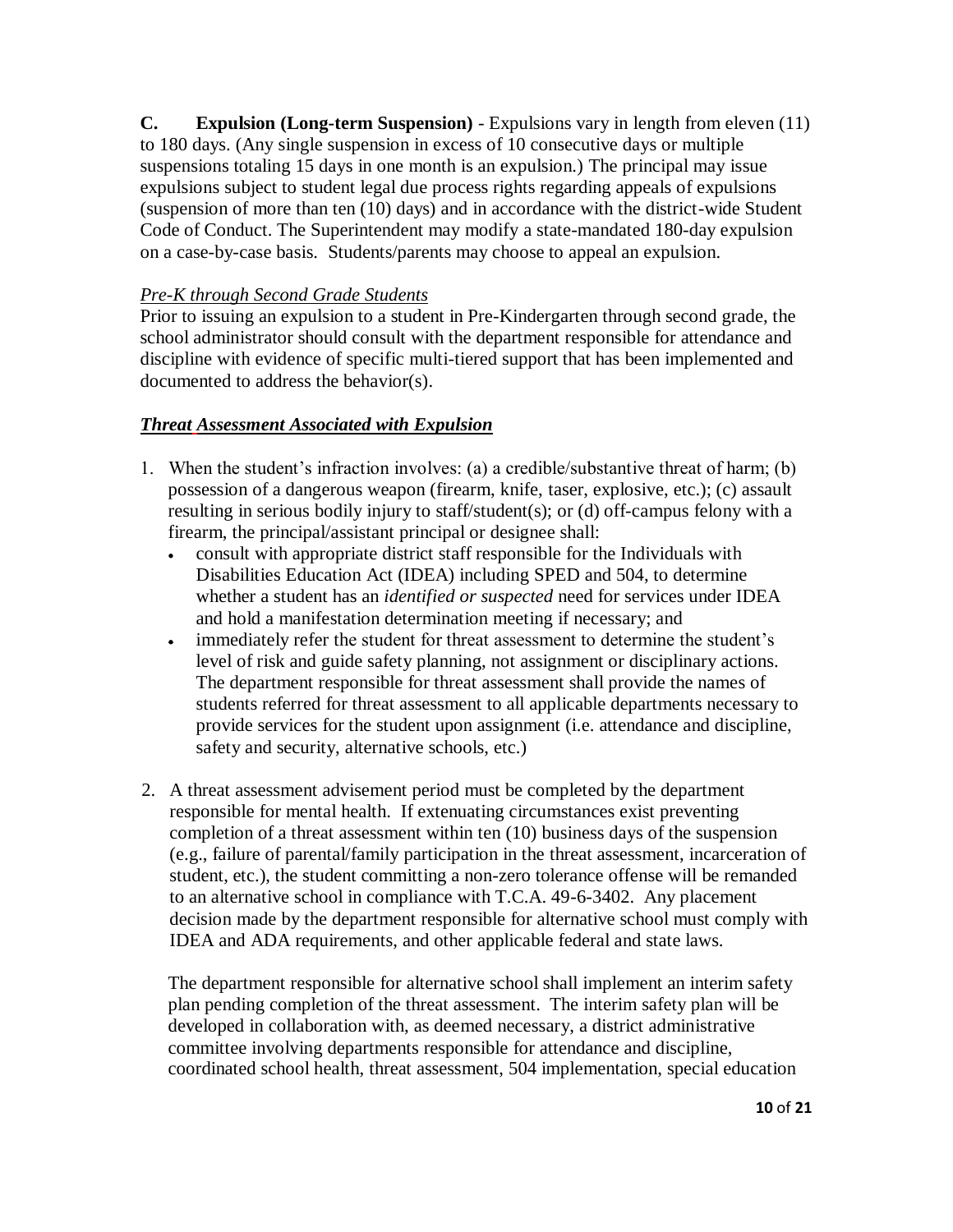services, safety and security, and legal services. Remand to an alternative school shall not preclude any district requirement for conducting a threat assessment. Threat assessment findings and recommendations may be utilized in drafting a final safety plan for the student.

3. Students expelled as a result of a zero tolerance offense will be informed by the office responsible for alternative schools that the placement decision is being taken under advisement. Exemptions from the advisement period shall be governed by applicable federal and state law, (e.g., IDEA).

**D. Motor Vehicle or Permit License Revocation** – In accordance with state law, any student fifteen (15) years of age or older who becomes academically deficient or deficient in attendance shall be reported to the Department of Safety for motor vehicle or permit license revocation.

A student shall be deemed academically deficient if he/she has not received passing grades in at least three (3) full unit subjects or their equivalency at the end of semester grading.

A student shall be deemed deficient in attendance when he/she drops out of school or has ten (10) consecutive or fifteen (15) days total unexcused absences during a single semester, unless the absences are due to transfer or are beyond the student's control. The Superintendent (designee), with the assistance of the attendance teacher and any other staff or school personnel, shall be the sole judge of whether unexcused absences are due to circumstances beyond the student's control. Suspensions shall be considered unexcused absences. Suspension, expulsion or confinement in a correctional institution shall not constitute a circumstance beyond the control of a student.

A copy of the notice sent to the Department of Safety by school personnel shall also be mailed to the student's parent or guardian.

# **REPORTING PROCEDURES**

Mandatory reportable criminal offenses shall be reported in accordance with state law and Board policy (see 7005 Mandatory Police Reporting). The principal shall consult with the department responsible for security when determining whether local law enforcement should be contacted regarding any violation of the Student Code of Conduct that does not require mandatory reporting to law enforcement or other agency. Any student or their parent/legal guardian who believes the student is experiencing discrimination or sexual harassment shall immediately report such circumstances to a teacher, counselor, or principal; or to the Title IX Coordinator for the District. If the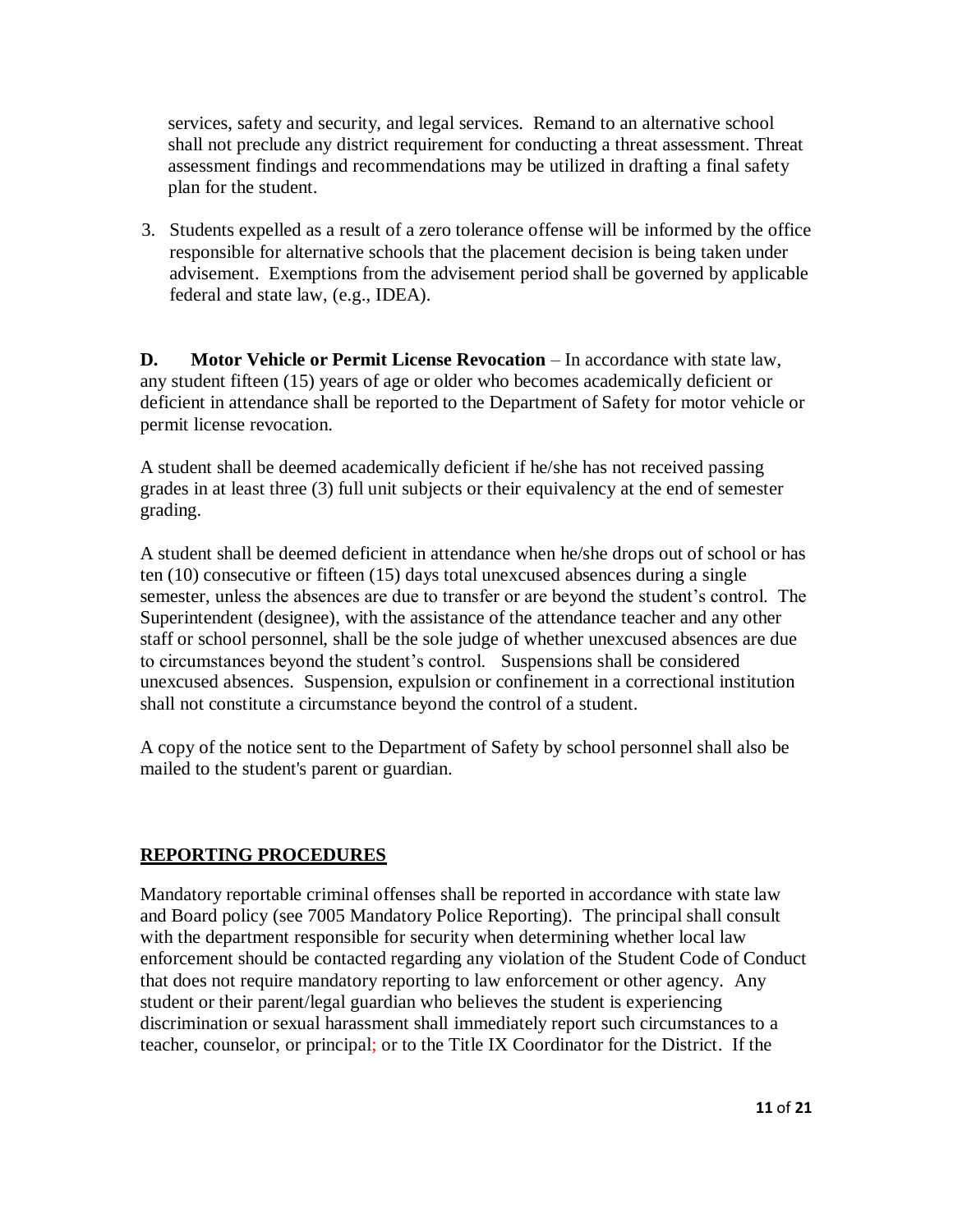report is made to a teacher or counselor, s/he must notify the principal immediately. The principal shall immediately contact the Title IX Coordinator for the District.

Title IX Coordinator 160 S. Hollywood Memphis, TN 38112 (901) 416-5417 TitleIX@scsk12.org

## **SPECIAL EDUCATION CONSIDERATIONS**

Students who also qualify for special education services determined to have violated this policy may be suspended, expelled, or remanded or otherwise disciplined only in accordance with special education laws and policies. For zero tolerance offenses, remand of a student who qualifies for special education services must be based on recommendation of the IEP team consistent with IDEA; and the student must have a manifestation meeting prior to remand or exclusion from school for over ten (10) days.

Unless a disciplinary infraction is the direct result of a child's disability, the child will be disciplined in the same manner as a nondisabled child. The district, parent/guardian, and relevant members of the IEP team shall review all relevant information to determine:

- a. if the conduct was a direct result of the district's failure to implement the IEP; and/or
- b. if the conduct in question was caused by, or had a direct and substantial relationship to, the child's disability.

Serious safety issues involving weapons, drugs, or inflicting serious bodily injury upon another person while at school, on school premises, or at a school function will result in removal for up to forty-five school days. In cases of expulsions (suspensions longer than 10 days), the child must continue to receive educational services.

Regular education students may invoke rights under special education laws under certain conditions, including if the parent has expressed concern in writing to supervisory or administrative personnel of the district, or the child's teacher, that the child is in need of special education and related services.

The school district must also contact the Education Specialist at the Department of Children's Services if a foster child (with or without an identified disability) has allegedly committed an offense that may result in a suspension of 10 or more days or has had a petition filed against him/her by the school or school system.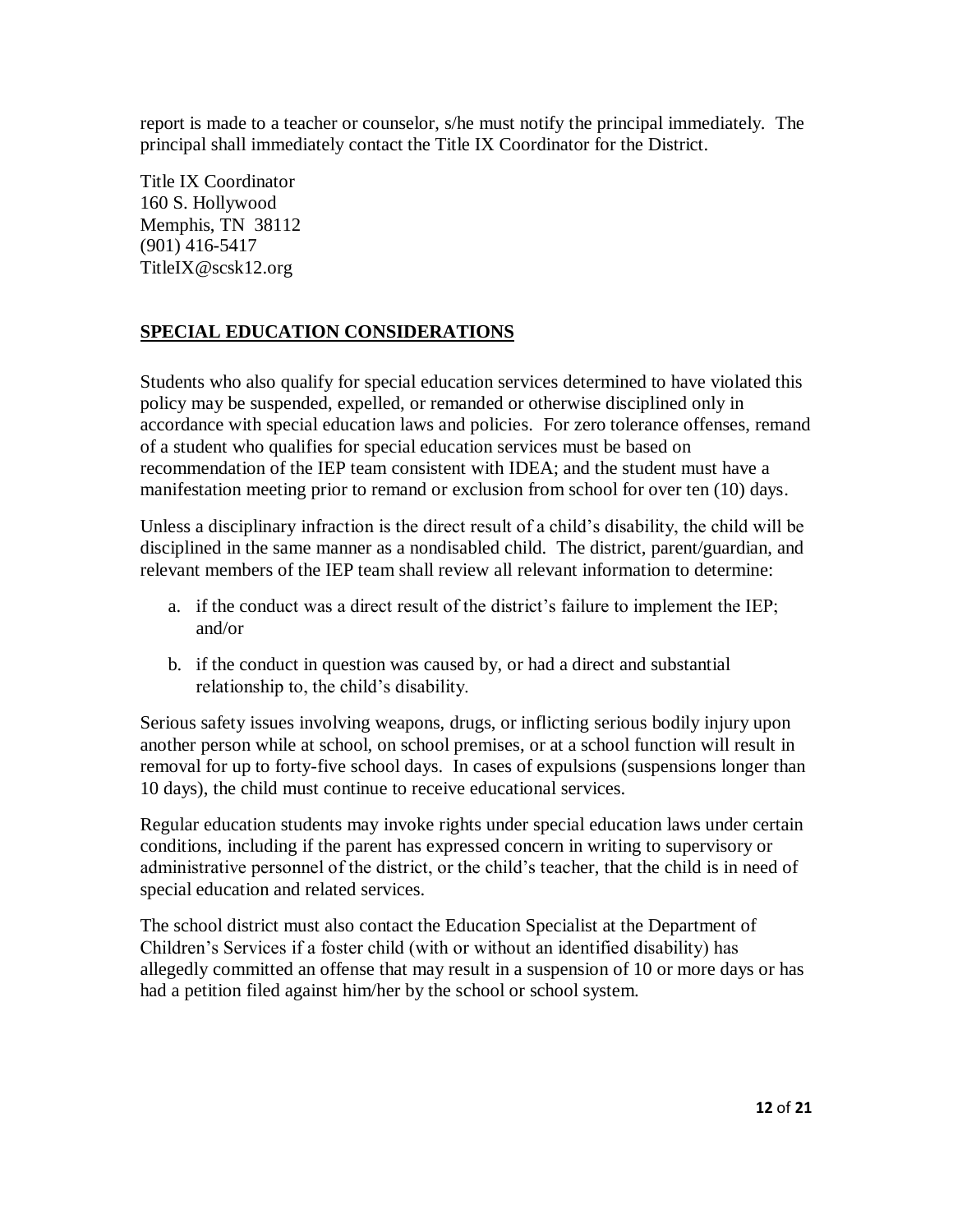# **STUDENT CONDUCT – Student Code of Conduct**

## **(Offenses and Penalties by Category)**

It is expected that all students behave in a manner that supports a safe and orderly learning environment. If behavior is disruptive to or threatens the safety of the school community consequences shall be issued using the Shelby County Schools Code of Conduct. Except for Category A – State Zero Tolerance Offenses, trauma-informed practices shall be implemented as practicable before issuing exclusionary consequences.

The infractions of school discipline in the Shelby County Schools listed below are grouped into categories according to the seriousness of the offense. This list is not intended to be exclusive or all inclusive. For infractions not specifically listed below, school principals shall assign discipline in accordance with the category that appears to be comparable to the offenses specifically listed in the category. (For assistance determining the appropriate category for an offense, schools should contact the district office responsible for student discipline.)

#### *Category A* **– State Zero Tolerance Offenses**

- 1. Aggravated assault or an assault resulting in serious bodily injury upon any teacher, principal, administrator, school resource officer, or any other school employee;
- 2. Unlawful possession (including distribution), sale, or evidence of use of drugs/narcotics at school or at a school-sponsored activity;
- 3. Unauthorized possession of a firearm on school property or at a school sponsored activity.

#### Penalty for *Category A* Offenses:

• Expulsion/Suspension for 180 days

Notification will be made to law enforcement authorities. Any modification of this penalty can only be made by the Superintendent.

#### *Category B*

- 1. Possession of a knife or any potentially lethal weapon, Taser, or explosive on school property or at a school-sponsored activity;
- 2. Being under the influence of and/or evidence of drinking or possession of alcoholic beverages in school or at a school sponsored activity;
- 3. Off campus criminal behavior that results in the student being legally charged with an offense that would be classified as a felony if the student was charged as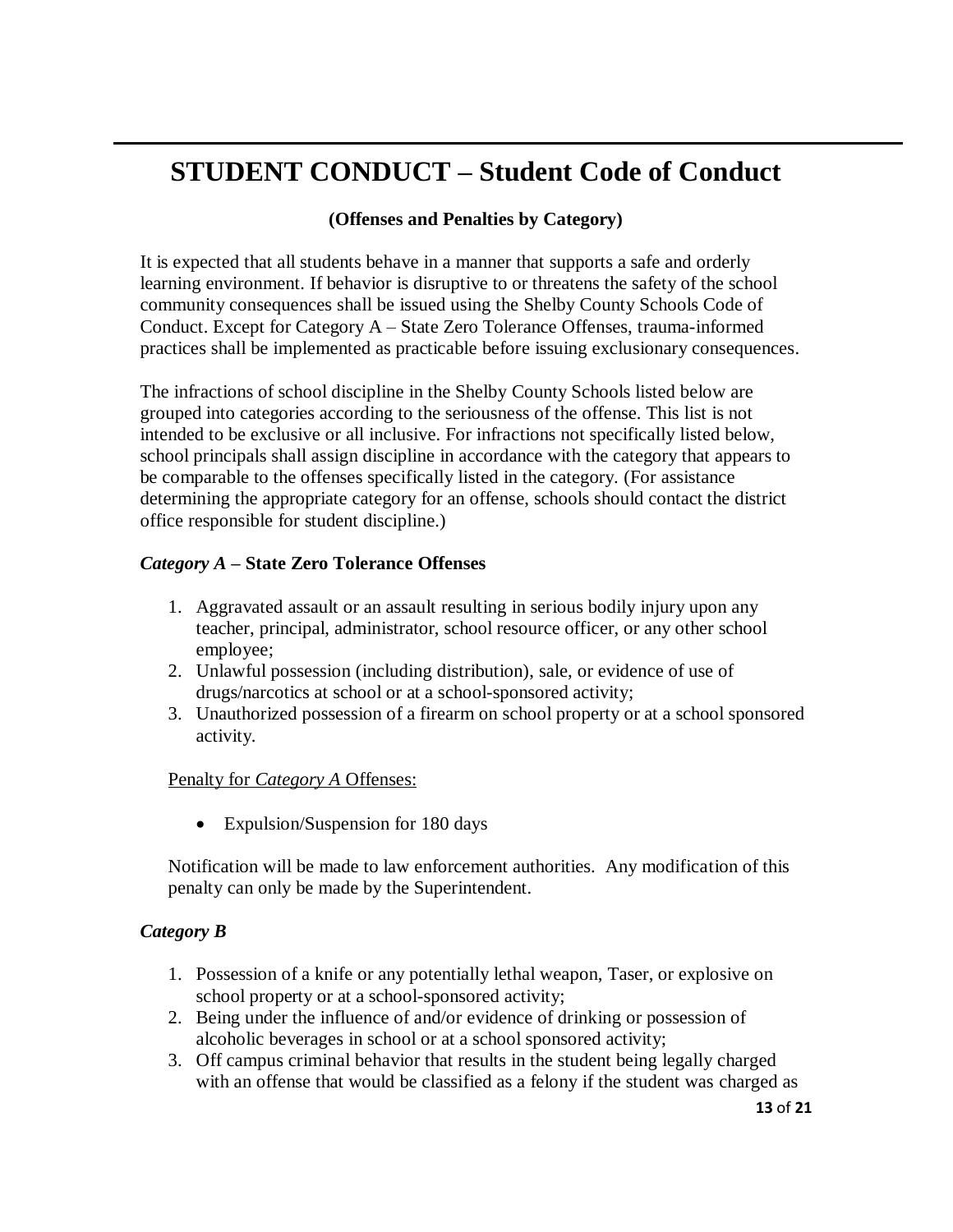an adult or if adjudicated delinquent for an offense that would be classified as a felony if the student was an adult, or if the students was convicted of a felony, and the student's continued presence in school poses a danger to person or property or disrupts the educational process;

- 4. Gang activities Activity that is threatening and/or intimidating, harassing in nature or recruiting; gang notebooks with gang pledges, codes and symbols that are used in communication such as threats and warnings and recruiting; gang related fights, and all types of violent acts; gang graffiti especially drawn on school property (bathrooms, lockers and hall walls); electronic devices such as cell phones with recognized gang text, with gang symbols, signs and language that is threatening and or intimidating;
- 5. Being under the influence of illegal substance (without possession) or legend drugs, intentional misuse or excessive consumption/distribution of over-thecounter drugs with the intent to intoxicate and/or evidence of use or possession of drug paraphernalia, substances for huffing, any substance under guise of it being a controlled substance or prescription drug, and/or medical preparations without proper medical authorization;
- 6. Possession, use or distribution of counterfeit money on school property or at any school sponsored activity;
- 7. Assault upon any teacher, principal, administrator, school resource officer, or any other school employee;
- 8. Continuous and/or severe Category C Offenses

#### PENALTY for *Category B* Offenses:

After implementation of restorative practices:

- **\***Out-of-School Suspension or
- Expulsion  $(11-180 \text{ day})$

When appropriate, notification will be made to law enforcement authorities. Modification of this penalty can be made by the Superintendent or the Disciplinary Hearing Authority.

# *Category C*

- 1. Threatening bodily harm to school personnel, including transmitting by an electronic device any communication containing a credible threat to cause bodily injury or death to a school employee and the transmission of such threat creates actual disruptive activity at the school that requires administrative intervention;
- 2. False accusations against school personnel
- 3. Making a threat, including a false report, to use a bomb, dynamite, any other deadly explosive or destructive device, including chemical weapons, on school property or at a school-sponsored event;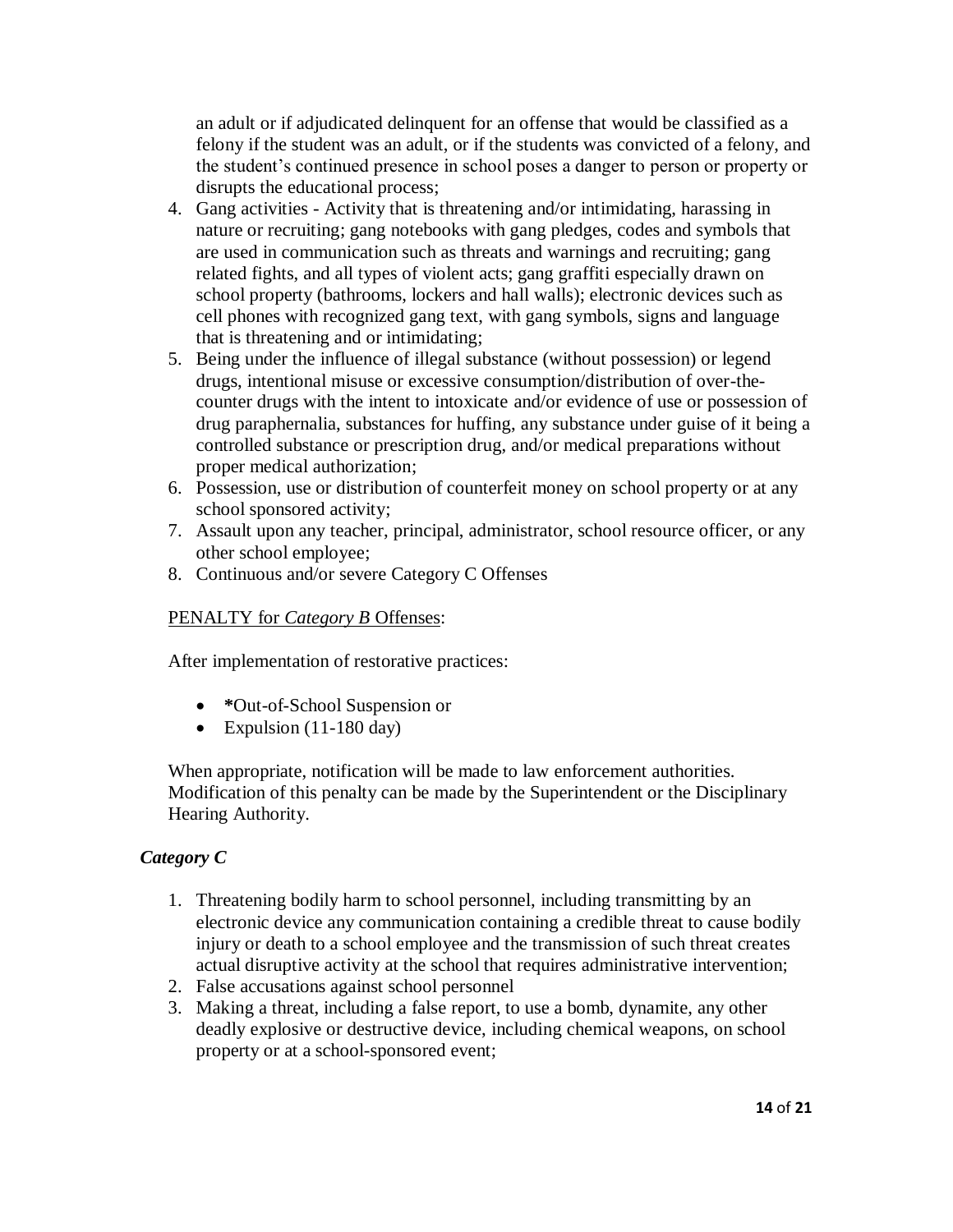- 4. Smoking/use and/or the possession of tobacco or smoking hemp products, or electronic/vapor type products (e.g., e-cigarettes), or unauthorized consumption/distribution of non-prescription drugs by students while (1) in school or on school properties, (2) under school's jurisdiction during school hours, or (3) participating in a school-sponsored event;
- 5. Gang activities any gang related activity not specified in Category B;
- 6. One (1) or more students initiating a physical attack on an individual student on school property or at a school-sponsored activity;
- 7. Malicious destruction of or damage to school property, including electronic media, or the property of any person attending or assigned to the school;
- 8. Stealing or misappropriation of school or personal property (regardless of intent to return);
- 9. Immoral or disreputable conduct
- 10. Continuous and/or severe Category D Offenses

## **Penalty** for *Category C* Offenses**:**

- In-School Suspension or
- Out-of School Suspension (after implementation of restorative practices)

When appropriate, notification will be made to law enforcement authorities.

## *Category D*

- 1. Open or continued defiant attitude or willful disobedience toward a member of school staff;
- 2. Vulgar, profane, immoral/disreputable or rude remarks or non-verbal action to staff member or fellow student;
- 3. Physical or verbal intimidation or threats to other students, including hazing;
- 4. Threatening bodily harm to another student, including transmitting by an electronic device any communication containing a credible threat to cause bodily injury or death to a student and the transmission of such threat creates actual disruptive activity at the school that requires administrative intervention;
- 5. Fighting in or on school property unless, in accordance with state law, the principal recommends no disciplinary action for a student who is deemed to have acted in self-defense or defense of another;
- 6. Possession of mace or disabling sprays;
- 7. Inappropriate use of electronic media, including, but not limited to, all calls (land line, cellular or computer generated), instant messaging, text messaging, video/audio recording devices, IPods, MP3s or any type of electronic music or entertainment device, and cameras and camera phones;
- 8. Sexual, racial, ethnic, or religious harassment/discrimination;
- 9. Bullying/cyberbullying, intimidation, and harassment
- 10. Refusal to produce an object identified by metal detectors;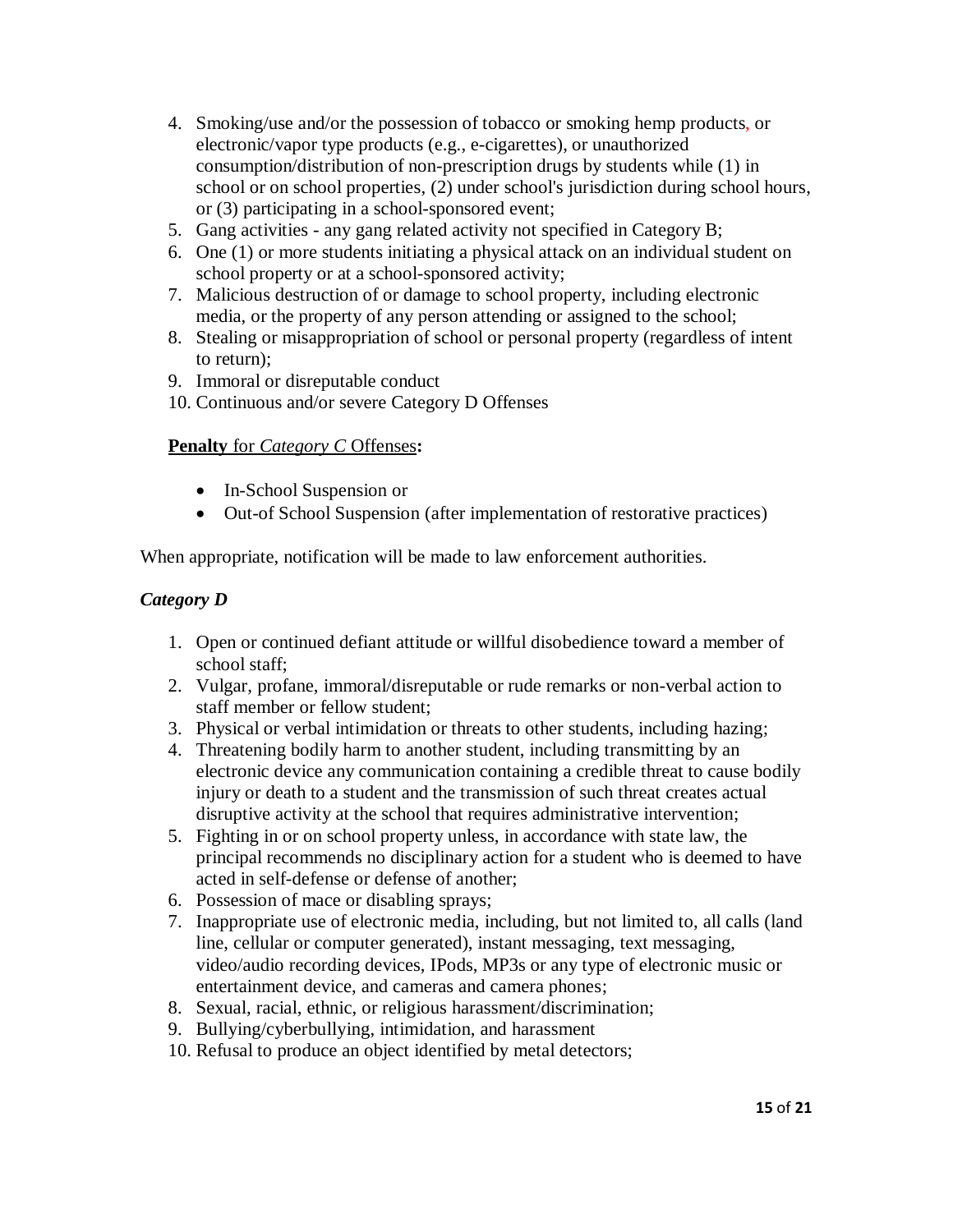- 11. Inciting, advising or counseling of others to engage in any acts in Categories A, B or C using any means to send or receive spoken or written messages, including, but not limited to, notes, letters, texts, online or in-person group chats or conferencing, electronic messaging, audio messaging, video messaging, social media posts/streams, or other similar forms of communication;
- 12. Continuous and/or severe Category E Offenses\*

#### **Penalty** for *Category D* Offenses

- Parent**-**Principal Conference; or
- Before/After School Detention/Saturday School; or
- In-School Suspension; or
- Out-of-School Suspension (after implementation of restorative practices)

#### *Category E*

- 1. Habitual and/or excessive tardiness;
- 2. Class cutting\*;
- 3. Intentional disturbance of class, cafeteria or school activities;
- 4. Leaving school grounds without permission;
- 5. Being in an unauthorized area without permission;
- 6. Tampering with grades or report cards;
- 7. Possession of lighters or matches;
- 8. Possession of and access to beepers, cellular phones or other electronic communication devices during school hours without permission of the principal or in violation to district/school policy;
- 9. Inciting, advising or counseling others to engage in any acts in Category D using any means to send or receive spoken or written messages, including, but not limited to, notes, letters, texts, online or in-person group chats or conferencing, electronic messaging, audio messaging, video messaging, social media posts/streams, or other similar forms of communication;
- 10. Dress code violation, including wearing, while on school grounds during the regular school day, clothing that exposes underwear or body parts in an indecent manner that disrupts the learning environment

#### **Penalty** for *Category E* Offenses**:**

- Implementation of Restorative Practices
- Parent**-**Principal Conference; or
- Before/After School Detention/Saturday School; or
- In-School Suspension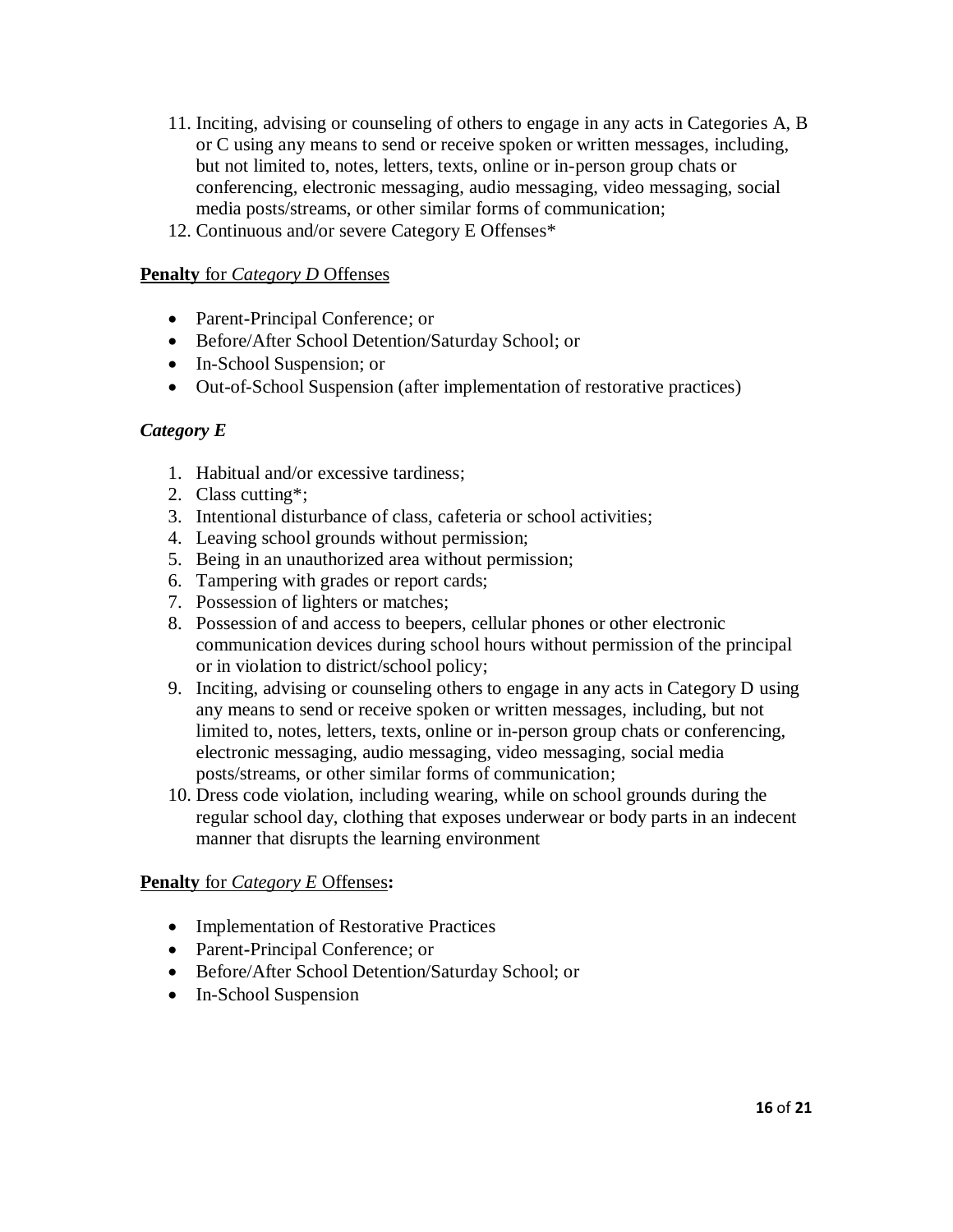\* In-school or out-of-school suspension must not be used for unexcused absences from class or school. Additionally, out-of-school suspension should not be used to address tardies/early dismissals or other violations when related to class or school attendance.

Note: A teacher, principal, school employee, or school bus driver may use reasonable force in compliance with state law (TCA 49-6-4107).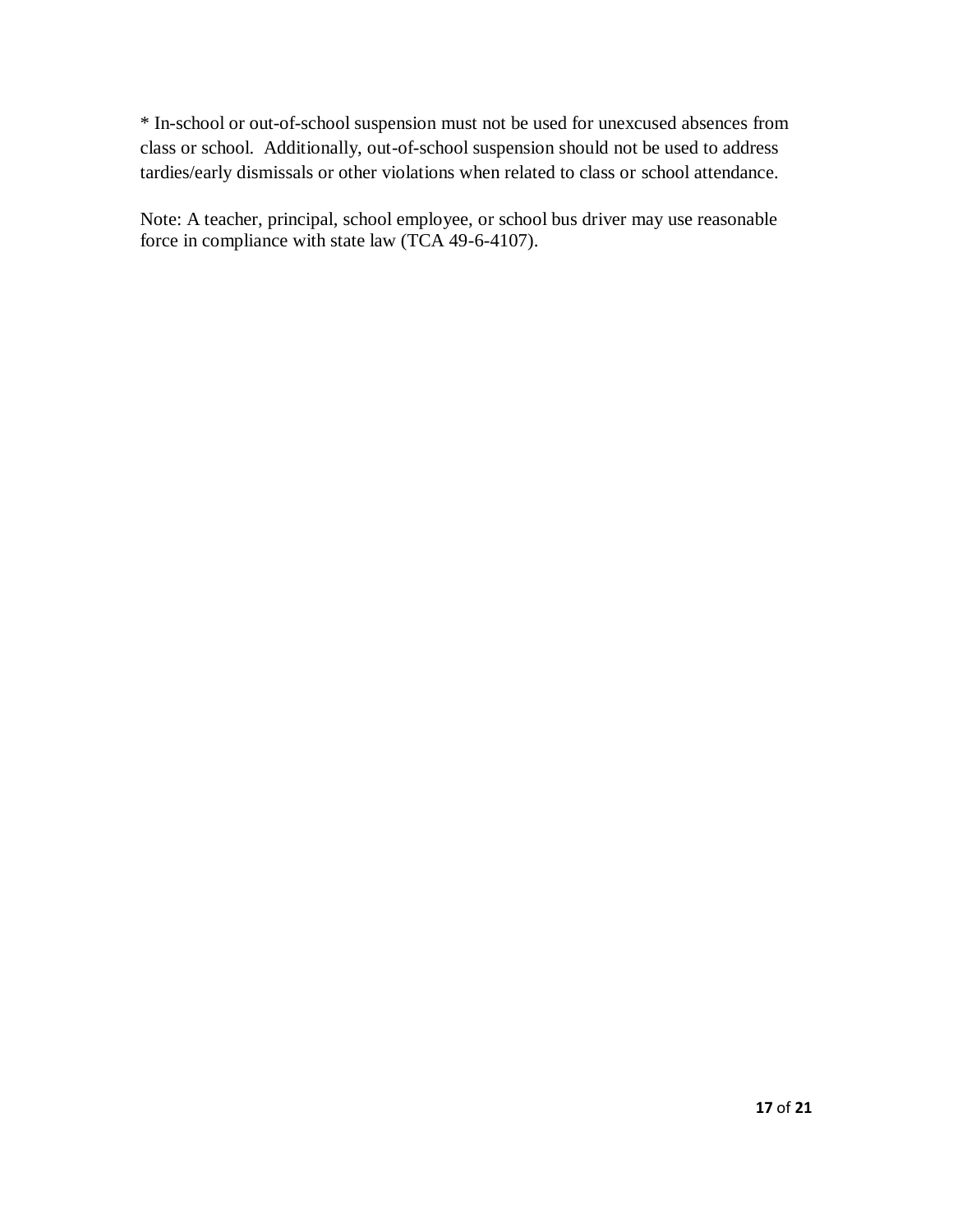# **STUDENT CODE OF CONDUCT**

Trauma-informed practices shall be implemented as practicable before issuing exclusionary consequences,

Exception: Category A - State Zero Tolerance Offenses.

(For assistance determining the appropriate category for an offense, schools should contact the district office responsible for student discipline.)

| Category A - State Zero Tolerance Offenses                                                                                                                                                                                                                                                                                                                                                                                                                                                                                                             | Parent-                            | <b>Detention</b>                                     |            |            |              |                               |
|--------------------------------------------------------------------------------------------------------------------------------------------------------------------------------------------------------------------------------------------------------------------------------------------------------------------------------------------------------------------------------------------------------------------------------------------------------------------------------------------------------------------------------------------------------|------------------------------------|------------------------------------------------------|------------|------------|--------------|-------------------------------|
|                                                                                                                                                                                                                                                                                                                                                                                                                                                                                                                                                        | Principal<br>Conference            | <b>Saturday</b><br><b>School</b>                     | <b>ISS</b> | <b>OSS</b> | 11 to<br>180 | <b>Required</b><br>180        |
| Aggravated assault or an assault resulting in serious bodily injury<br>upon any teacher, principal, administrator, school resource officer, or<br>any other school employee                                                                                                                                                                                                                                                                                                                                                                            |                                    |                                                      |            |            |              |                               |
| Unlawful possession (including distribution), sale, or evidence of use<br>of drugs/narcotics at school or at a school-sponsored activity                                                                                                                                                                                                                                                                                                                                                                                                               |                                    |                                                      |            |            |              |                               |
| Unauthorized possession of a firearm on school property or at a<br>school sponsored activity                                                                                                                                                                                                                                                                                                                                                                                                                                                           |                                    |                                                      |            |            |              |                               |
| NOTE: For Category A Offenses, will be made to law enforcement authorities. Any modification of this penalty can only be made by the<br>Superintendent.                                                                                                                                                                                                                                                                                                                                                                                                |                                    |                                                      |            |            |              |                               |
| Category B                                                                                                                                                                                                                                                                                                                                                                                                                                                                                                                                             | Parent-<br>Principal<br>Conference | <b>Detention</b><br><b>Saturday</b><br><b>School</b> | <b>ISS</b> | <b>OSS</b> | 11 to<br>180 | <b>Required</b><br><b>180</b> |
| Possession of a knife or any potentially lethal weapon, Taser, or<br>explosive on school property or at a school-sponsored activity                                                                                                                                                                                                                                                                                                                                                                                                                    |                                    |                                                      |            | $\bullet$  |              |                               |
| Being under the influence of and/or evidence of drinking or<br>possession of alcoholic beverages in school or at a school sponsored<br>activity                                                                                                                                                                                                                                                                                                                                                                                                        |                                    |                                                      |            |            |              |                               |
| Off campus criminal behavior that results in the student being legally<br>charged with an offense that would be classified as a felony if the<br>student was charged as an adult or if adjudicated delinquent for an<br>offense that would be classified as a felony if the student was an<br>adult, or if the student was convicted of a felony, and the student's<br>continued presence in school poses a danger to person or property or<br>disrupts the educational process                                                                        |                                    |                                                      |            |            |              |                               |
| Gang activities - Activity that is threatening and/or intimidating,<br>harassing in nature or recruiting; gang notebooks with gang pledges,<br>codes and symbols that are used in communication such as threats<br>and warnings and recruiting; gang related fights, and all types of<br>violent acts; gang graffiti especially drawn on school property<br>(bathrooms, lockers and hall walls); electronic devices such as cell<br>phones with recognized gang text, with gang symbols, signs and<br>language that is threatening and or intimidating |                                    |                                                      |            |            |              |                               |
| Being under the influence of illegal substance (without possession)<br>or legend drugs, intentional misuse or excessive<br>consumption/distribution of over-the-counter drugs with the intent to<br>intoxicate and/or evidence of use or possession of drug<br>paraphernalia, substances for huffing, any substance under guise of it<br>being a controlled substance or prescription drug, and/or medical<br>preparations without proper medical authorization                                                                                        |                                    |                                                      |            |            |              |                               |
| Possession, use or distribution of counterfeit money on school<br>property or at any school sponsored activity.                                                                                                                                                                                                                                                                                                                                                                                                                                        |                                    |                                                      |            | $\bullet$  | $\bullet$    |                               |
| Assault and/or battery upon any teacher, principal, administrator,<br>school resource officer, or any other school employee<br>Continuous and/or severe Category C Offenses                                                                                                                                                                                                                                                                                                                                                                            |                                    |                                                      |            | ٠          |              |                               |
| When appropriate, for Category B Offenses notification will be made to law enforcement authorities. Modification of this penalty can be                                                                                                                                                                                                                                                                                                                                                                                                                |                                    |                                                      |            |            |              |                               |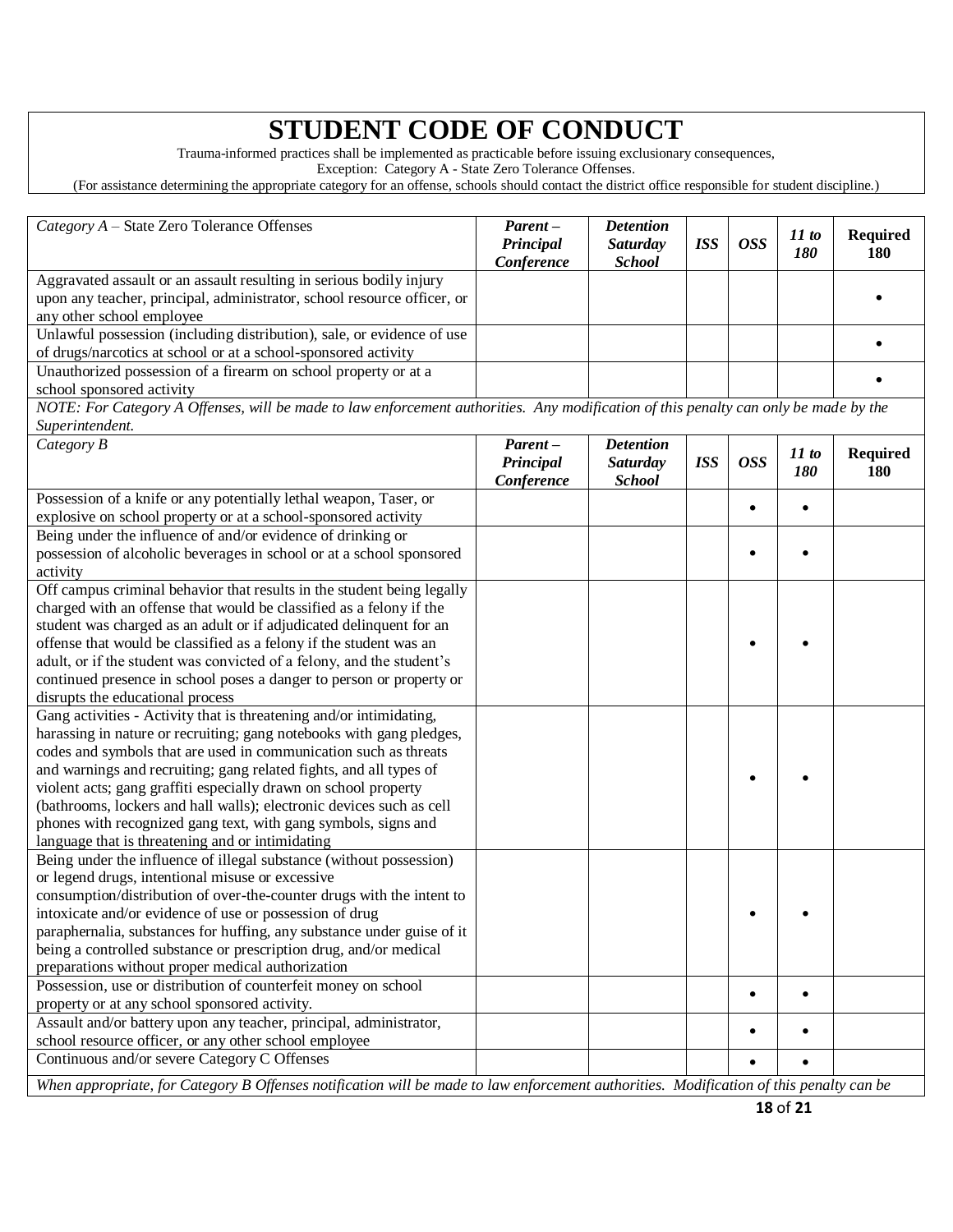| made by the Superintendent or the Disciplinary Hearing Authority.                                                                                                                                                                                                                                                                                                               |                                       |                                                      |            |            |                     |                        |
|---------------------------------------------------------------------------------------------------------------------------------------------------------------------------------------------------------------------------------------------------------------------------------------------------------------------------------------------------------------------------------|---------------------------------------|------------------------------------------------------|------------|------------|---------------------|------------------------|
| Category C                                                                                                                                                                                                                                                                                                                                                                      | $Parent -$<br>Principal<br>Conference | <b>Detention</b><br><b>Saturday</b><br><b>School</b> | <b>ISS</b> | <b>OSS</b> | 11 to<br><b>180</b> | <b>Required</b><br>180 |
| Threatening bodily harm to school personnel, including transmitting<br>by an electronic device any communication containing a credible<br>threat to cause bodily injury or death to a school employee and the<br>transmission of such threat creates actual disruptive activity at the<br>school that requires administrative intervention                                      |                                       |                                                      |            |            |                     |                        |
| False accusations against school personnel                                                                                                                                                                                                                                                                                                                                      |                                       |                                                      | $\bullet$  | $\bullet$  |                     |                        |
| Making a threat, including a false report, to use a bomb, dynamite,<br>any other deadly explosive or destructive device, including chemical<br>weapons, on school property or at a school-sponsored event                                                                                                                                                                       |                                       |                                                      |            |            |                     |                        |
| Smoking/use and/or the possession of tobacco or smoking hemp<br>products, or electronic/vapor type products (e.g., e-cigarettes), or<br>unauthorized consumption/distribution of non-prescription drugs by<br>students while (1) in school or on school properties, (2) under<br>school's jurisdiction during school hours, or (3) participating in a<br>school-sponsored event |                                       |                                                      |            |            |                     |                        |
| Gang activities - any gang related activity not specified in Category<br>B                                                                                                                                                                                                                                                                                                      |                                       |                                                      | $\bullet$  |            |                     |                        |
| One (1) or more students initiating a physical attack on an individual<br>student on school property or at a school-sponsored activity                                                                                                                                                                                                                                          |                                       |                                                      | $\bullet$  | $\bullet$  |                     |                        |
| Malicious destruction of or damage to school property, including<br>electronic media, or the property of any person attending or assigned<br>to the school                                                                                                                                                                                                                      |                                       |                                                      | $\bullet$  |            |                     |                        |
| Stealing or misappropriation of school or personal property<br>(regardless of intent to return)                                                                                                                                                                                                                                                                                 |                                       |                                                      | ٠          |            |                     |                        |
| Immoral or disreputable conduct                                                                                                                                                                                                                                                                                                                                                 |                                       |                                                      | $\bullet$  | $\bullet$  |                     |                        |
| Continuous and/or severe Category D Offenses                                                                                                                                                                                                                                                                                                                                    |                                       |                                                      | $\bullet$  | $\bullet$  |                     |                        |
| When appropriate, for <i>Category C Offenses</i> notification will be made to law enforcement authorities.                                                                                                                                                                                                                                                                      |                                       |                                                      |            |            |                     |                        |
| Category D                                                                                                                                                                                                                                                                                                                                                                      | Parent-<br>Principal<br>Conference    | <b>Detention</b><br><b>Saturday</b><br><b>School</b> | <b>ISS</b> | <b>OSS</b> | 11 to<br>180        | <b>Required</b><br>180 |
| Open or continued defiant attitude or willful disobedience toward a<br>member of school staff                                                                                                                                                                                                                                                                                   |                                       |                                                      |            |            |                     |                        |
| Vulgar, profane, immoral/disreputable or rude remarks or non-verbal<br>action to staff member or fellow student                                                                                                                                                                                                                                                                 | $\bullet$                             |                                                      | $\bullet$  | $\bullet$  |                     |                        |
| Physical or verbal intimidation or threats to other students, including<br>hazing                                                                                                                                                                                                                                                                                               |                                       |                                                      | $\bullet$  |            |                     |                        |
| Threatening bodily harm to another student, including transmitting<br>by an electronic device any communication containing a credible<br>threat to cause bodily injury or death to a student and the<br>transmission of such threat creates actual disruptive activity at the<br>school that requires administrative intervention                                               |                                       |                                                      |            |            |                     |                        |
| Fighting in or on school property unless, in accordance with state<br>law, the principal recommends no disciplinary action for a student<br>who is deemed to have acted in self-defense or defense of another                                                                                                                                                                   |                                       |                                                      | $\bullet$  |            |                     |                        |
|                                                                                                                                                                                                                                                                                                                                                                                 |                                       |                                                      |            |            | 19 of 21            |                        |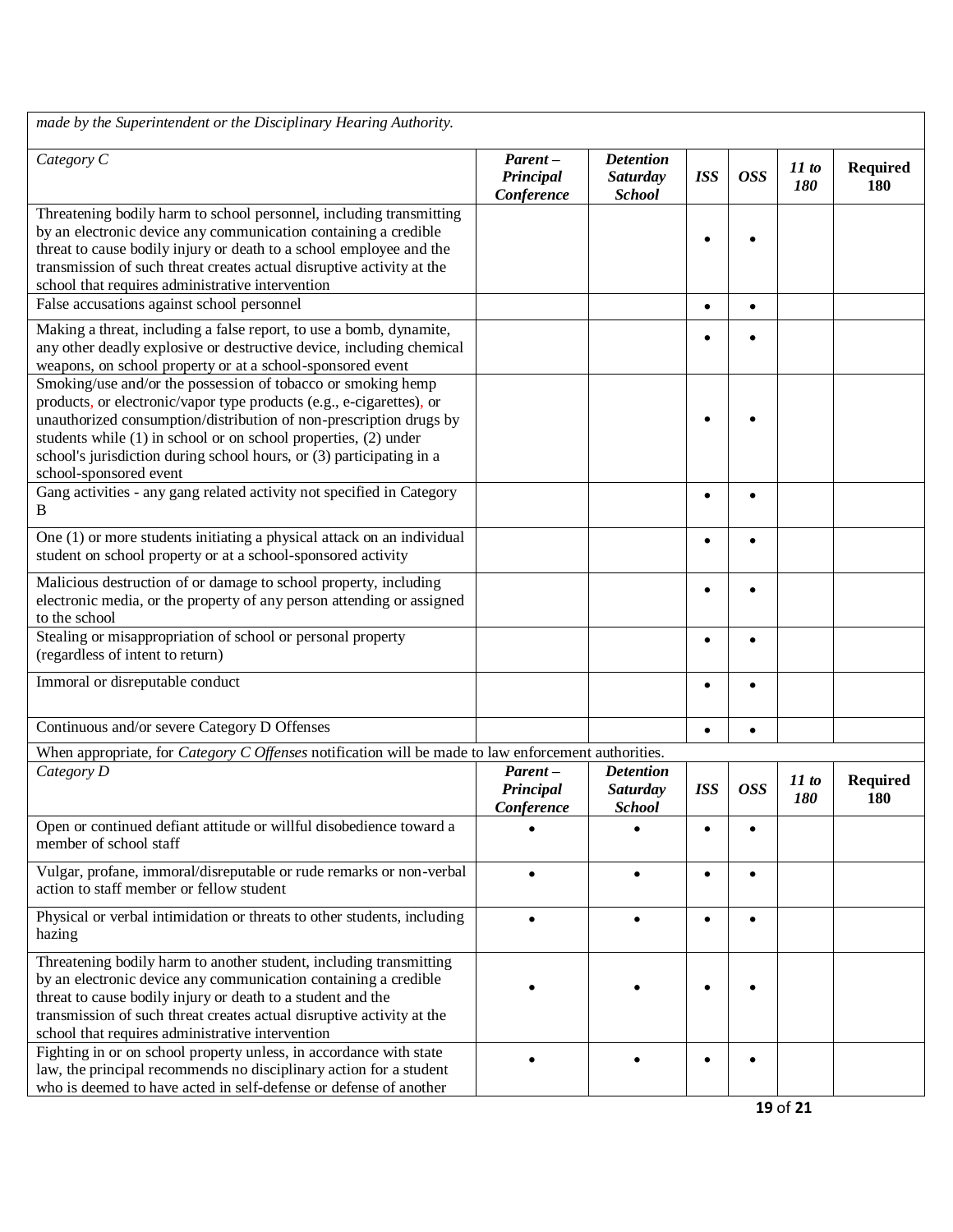| Possession of mace or disabling sprays                                                                                                                                                                                                                                                                                                                                                                    |                                    |                                                      |            |            |                     |                        |
|-----------------------------------------------------------------------------------------------------------------------------------------------------------------------------------------------------------------------------------------------------------------------------------------------------------------------------------------------------------------------------------------------------------|------------------------------------|------------------------------------------------------|------------|------------|---------------------|------------------------|
| Inappropriate use of electronic media, including, but not limited to,<br>all calls (land line, cellular or computer generated), instant<br>messaging, text messaging, video/audio recording devices, IPods,<br>MP3s or any type of electronic music or entertainment device, and<br>cameras and camera phones                                                                                             |                                    |                                                      |            |            |                     |                        |
| Sexual, racial, ethnic, or religious harassment/discrimination                                                                                                                                                                                                                                                                                                                                            |                                    |                                                      | ٠          | $\bullet$  |                     |                        |
| Bullying/cyberbullying, intimidation, and harassment                                                                                                                                                                                                                                                                                                                                                      |                                    |                                                      | $\bullet$  |            |                     |                        |
| Refusal to produce an object identified by metal detectors                                                                                                                                                                                                                                                                                                                                                |                                    |                                                      |            |            |                     |                        |
| Inciting, advising or counseling of others to engage in any acts in<br>Categories A, B or C using any means to send or receive spoken or<br>written messages, including, but not limited to, notes, letters, texts,<br>online or in-person group chats or conferencing, electronic<br>messaging, audio messaging, video messaging, social media<br>posts/streams, or other similar forms of communication |                                    |                                                      |            |            |                     |                        |
| Continuous and/or severe Category E Offenses*                                                                                                                                                                                                                                                                                                                                                             | $\bullet$                          |                                                      | $\bullet$  | $\bullet$  |                     |                        |
| Category E                                                                                                                                                                                                                                                                                                                                                                                                | Parent-<br>Principal<br>Conference | <b>Detention</b><br><b>Saturday</b><br><b>School</b> | <b>ISS</b> | <b>OSS</b> | 11 to<br><b>180</b> | <b>Required</b><br>180 |
| Habitual and/or excessive tardiness                                                                                                                                                                                                                                                                                                                                                                       |                                    |                                                      |            |            |                     |                        |
| Class cutting*                                                                                                                                                                                                                                                                                                                                                                                            |                                    |                                                      |            |            |                     |                        |
| Intentional disturbance of class, cafeteria or school activities                                                                                                                                                                                                                                                                                                                                          |                                    |                                                      | $\bullet$  |            |                     |                        |
| Leaving school grounds without permission                                                                                                                                                                                                                                                                                                                                                                 |                                    |                                                      | $\bullet$  |            |                     |                        |
| Being in an unauthorized area without permission                                                                                                                                                                                                                                                                                                                                                          |                                    |                                                      | $\bullet$  |            |                     |                        |
| Tampering with grades or report cards                                                                                                                                                                                                                                                                                                                                                                     |                                    |                                                      | $\bullet$  |            |                     |                        |
| Possession of lighters or matches                                                                                                                                                                                                                                                                                                                                                                         |                                    |                                                      | $\bullet$  |            |                     |                        |
| Possession of and access to beepers, cellular phones or other<br>electronic communication devices during school hours without<br>permission of the principal or in violation to district/school policy                                                                                                                                                                                                    |                                    |                                                      | $\bullet$  |            |                     |                        |
| Inciting, advising or counseling others to engage in any acts in<br>Category D using any means to send or receive spoken or written<br>messages, including, but not limited to, notes, letters, texts, online or<br>in-person group chats or conferencing, electronic messaging, audio<br>messaging, video messaging, social media posts/streams, or other<br>similar forms of communication              |                                    |                                                      |            |            |                     |                        |